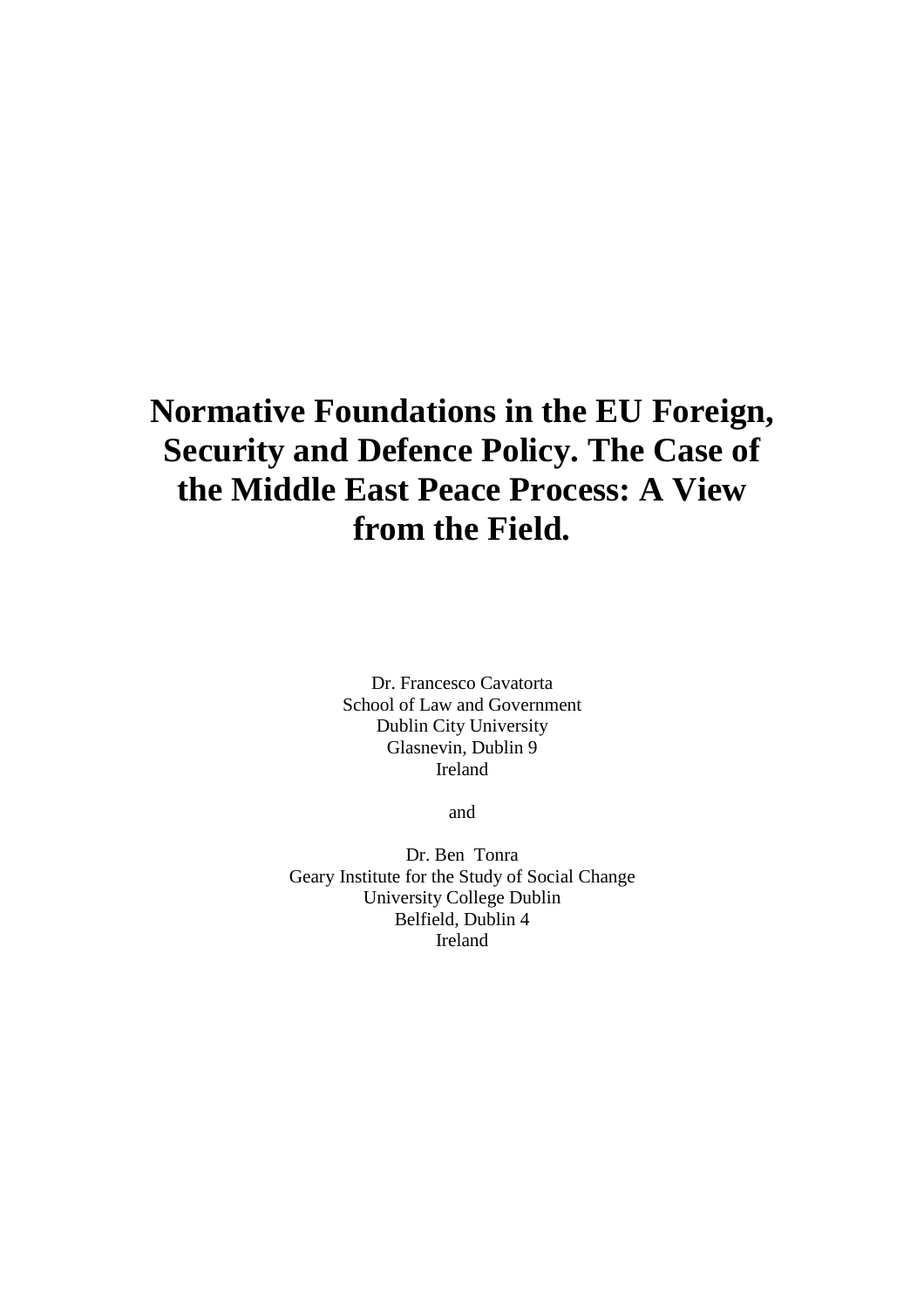## **Abstract**

The paper examines the normative foundations of EU foreign and security policy against the context of one of the world's most intractable disputes, the Israeli-Palestinian conflict. Recent scholarship has developed a thesis that the European Union – perhaps uniquely – is a 'normative power,' an international actor dedicated to the export of values and norms rather than (or in addition to?) the pursuit of interests. This generates a number of questions, at perhaps the core of which is under what conditions and in what circumstances can and does the EU use a strategy of norm export and to what effect? The aim of this paper is thus to assess how EU foreign and security policy is pursued on the ground, how EU officials perceive their own role and – crucially - how they are seen by others within this particular peace process. The paper concludes that there is only limited evidence for the thesis of the Union as a normative power and that the explanatory power of rationalism and instrumentalism thus remains considerable. However, the very fact that many officials – from both the EU institutions and the Member States – have internalised core common norms is testimony to the changes that have occurred in national foreign-policy making.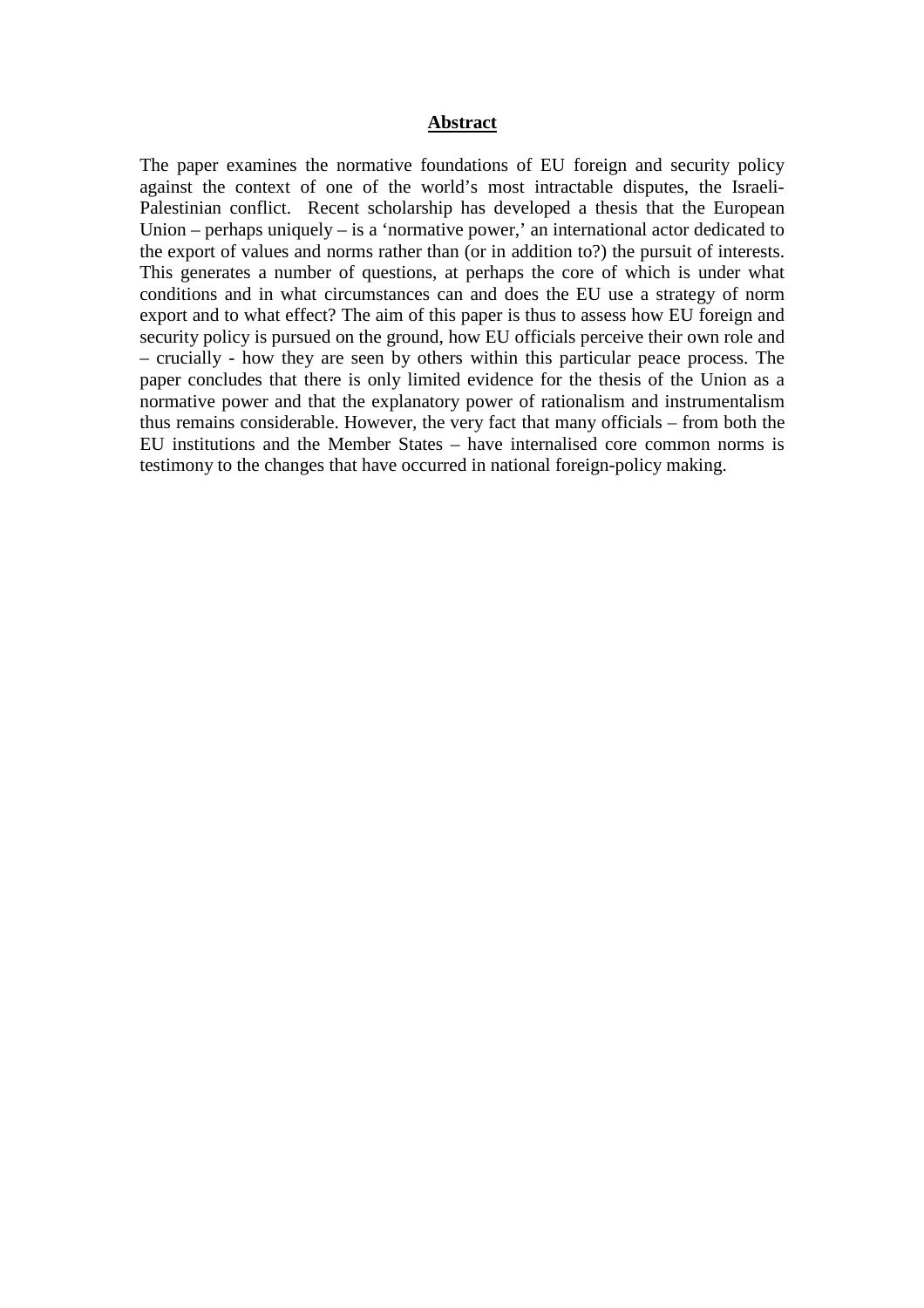### **Foreign Policy and Ideas**

What can a people or set of peoples believe about themselves and how might this effect the way in which they relate to others? In what ways do perceptions of history, language, culture, race, identity and nationality impact upon global politics? These are difficult questions for scholars of International Relations since the dominant assumptions that traditionally govern much of the discipline do not lend themselves easily to addressing such queries.

One key criterion that locks together most traditional analyses of inter-state relations is the assumption of rationality. Here traditional accounts look at the policy choices available to state actors and assume that such actors – through bureaucratic and/or political processes - adjudicate as best they can between an available array of policy choices using some form of a cost/benefit analysis. Depending upon theoretical choice, such an analysis might assess the cost/benefit in terms of absolute or relative gains accruing either to the state, to the individual actor or to the elite that the actor serves and represents. In any event, behavioural laws assist in the dissection of state decision-making processes and then offer explanations as to why states 'act' in the way that they do.

This analytical agenda – in which the motivations of actors are deemed to be rational and open to quantifiable scrutiny – then raises a series of difficult questions. To what extent – if at all – might foreign policy be constructed or constrained by collective belief structures, socially constructed norms and collective identity? In seeking to address this and other related questions, an increasing number of scholars in recent years have challenged the 'rationalist' approach and instead have contributed to what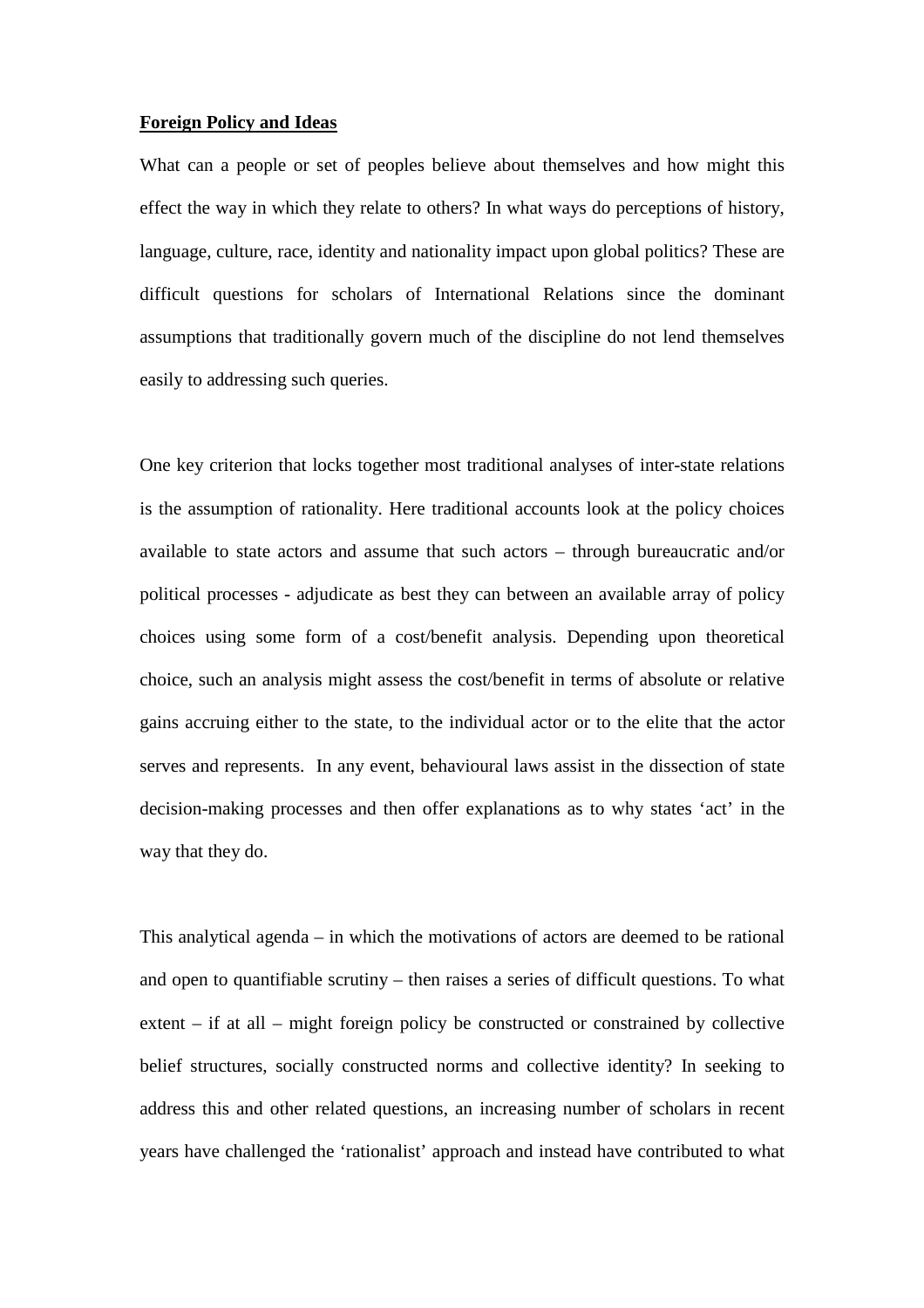has come to be known as a 'constructivist turn' in our understanding of foreign policy and international relations.<sup>1</sup> This has entailed an attempt to extend the focus of international relations beyond the search for behavioural laws to include consideration of 'ideas, norms, culture – the whole socially constructed realm (which) are inaccessible to an empiricist form of knowledge.<sup>2</sup> This approach is now well established in the fields of both International Relations and European Studies and it allows for a different interpretation of the motivations driving international actors' policies.<sup>3</sup> When it comes to the European Union, this *sui generis* organisation has been labelled a normative actor rather than a purely rational one.<sup>4</sup>

If the European Union is to be characterised as 'normative actor' then there must be scope for identifying how the Union's norms are exported and the extent to which these norms are then internalised by the actors to which they are directed. We may also be in a position to identify the conditions necessary for the successful export of such norms.

Perhaps the biggest challenge in such an endeavour is to demonstrate the influence of norms. For the purposes of this paper, we shall be considering a distinction between norm export and norm internalization. The means by which norms are exported is significant. One might, for example, distinguish between a 'soft' export and a 'hard' export. The soft export is the capacity of the international actor to represent a different way of doing things that is then seen as so attractive that other actors choose to follow its lead and/or example.<sup>5</sup> For the European Union this is often seen as its most significant power, rooted in the representation of its own history of integration as being one of overcoming conflict and which is best exemplified by the success of the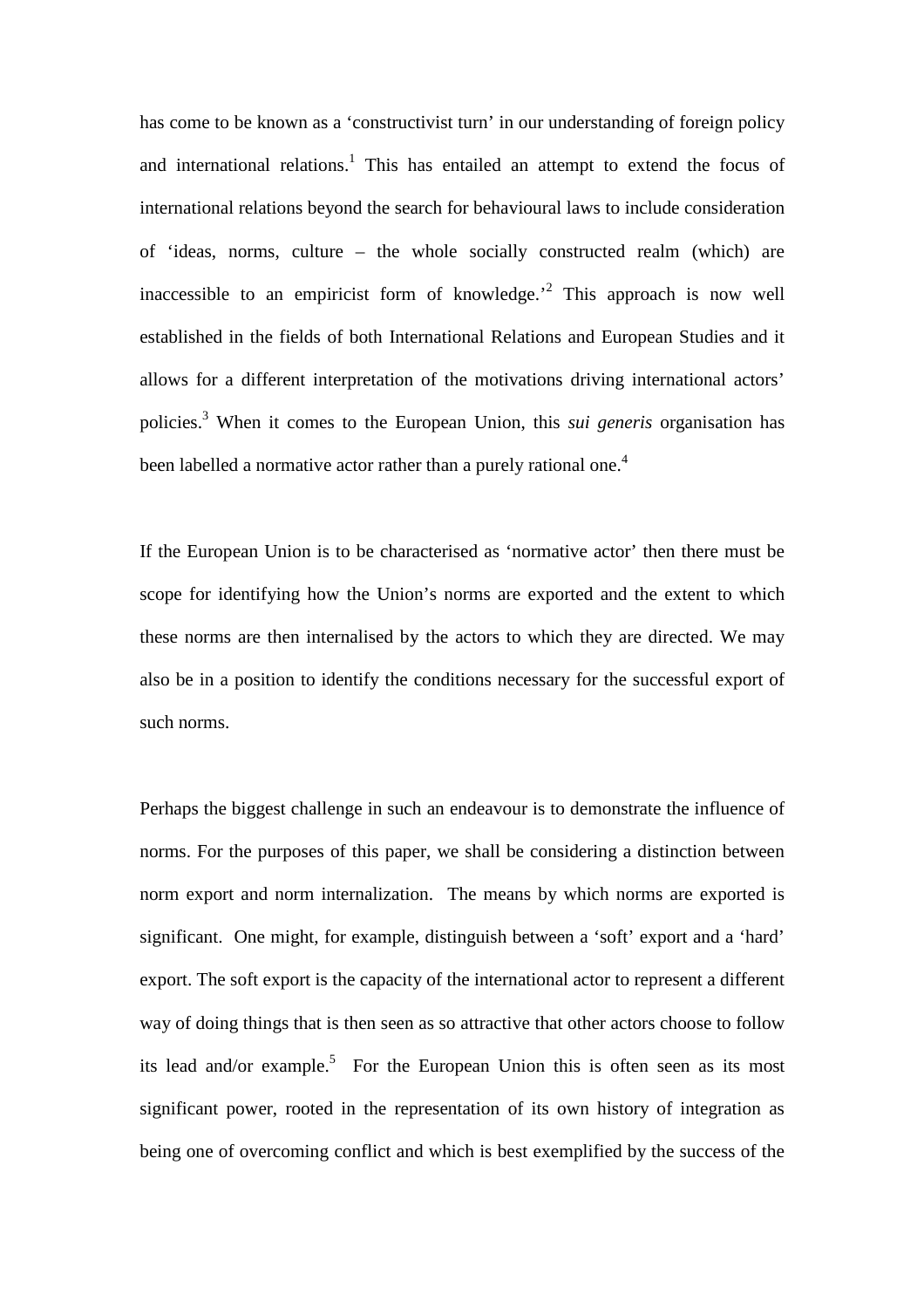enlargement process.<sup>6</sup> A 'hard' export, by contrast, is the Union's capacity to engender normative change using traditional tools of international politics – from diplomacy through to the use, or threatened use, of force.

Hard normative exports can be identified through the Union's use of its foreign policy tools including the Common Commercial Policy, development policy, humanitarian aid, the Common Foreign and Security Policy (CFSP) and the European Security and Defence Policy (ESDP). The latter two are often viewed as being most analogous to a traditional state's foreign and security policy, encompassing – in an EU context – the issuance of diplomatic demarches and political declarations, imposing sanctions, offering trade and aid deals, engaging in diplomatic intervention (hosting negotiations, peace talks or appointing special envoys) and – with the development of ESDP – offering the provision of peacekeeping troops and/or police missions. One notable feature of both the Union's Common Commercial Policy and its policy towards development cooperation and even humanitarian intervention, is the increased use and application of rules of conditionality so as to provide for assurances – if not guarantees – on good governance and human rights. This is most obvious in the Union's development cooperation activities but it has also been applied – or at least attempted – in the Union's dealings with wealthy industrialised and democratic states such as Australia.

In the Middle East, the Union faces, perhaps, its greatest challenge in seeking to extend its pacific norm model to a region of active conflict and deep-rooted hostilities. There has, to date, been considerable resistance on all sides, and not inconsiderable resentment against the kind of normative ambitions pursued by the Union *vis a vis* the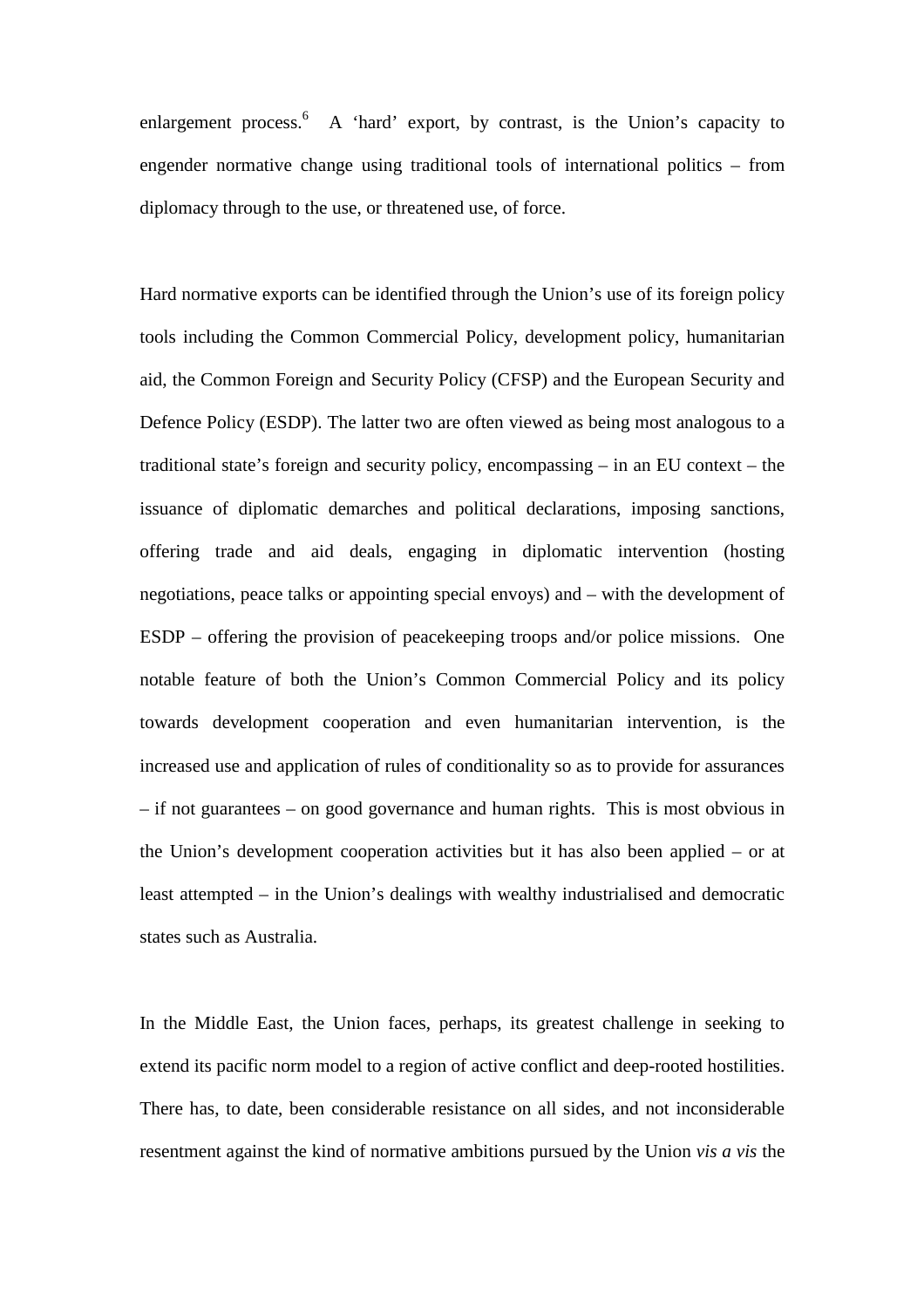putative 'partners' in the tortured Arab-Israeli peace process. The Middle East also represents a traditional case study in EU foreign and security policy failure. If any evidence of successful normative export and/or internalization can be adduced here, then its general salience may be said to have considerable potential elsewhere.

## **Normative bases in EU Foreign Policy**

There remains an active debate on the nature of the European Union as an international actor. The Union is neither a traditional international organization nor a state. This, however, makes the analysis all the more challenging since it implies that there is no direct comparator against which the Union's international capacity can be contrasted – and for any social scientist such a proposition is problematic at best. Many, however, do insist that the Union is unique– a new kind of hybrid structure that is neither domestic nor international – an entity that challenges our traditional Westphalian understanding of sovereignty, statehood and the international system.<sup>7</sup>

Within this new system, the Union is also frequently seen as having forged a political community from diverse national starting points and which has subsequently created a collective identity founded upon a distinct set of values and norms. This has thus "Europeanised" the member states through shared experience and the instantiation of common procedures and a convergence of some values.<sup>8</sup> This has been represented as member states having 'created a notion of belonging to a community within a particular (international) order.<sup>, 9</sup> As regards foreign policy, Ian Manners cites the Union's own dedication to 'certain principles that are common to the member states.'<sup>10</sup> These norms have then been institutionalized into the very structures and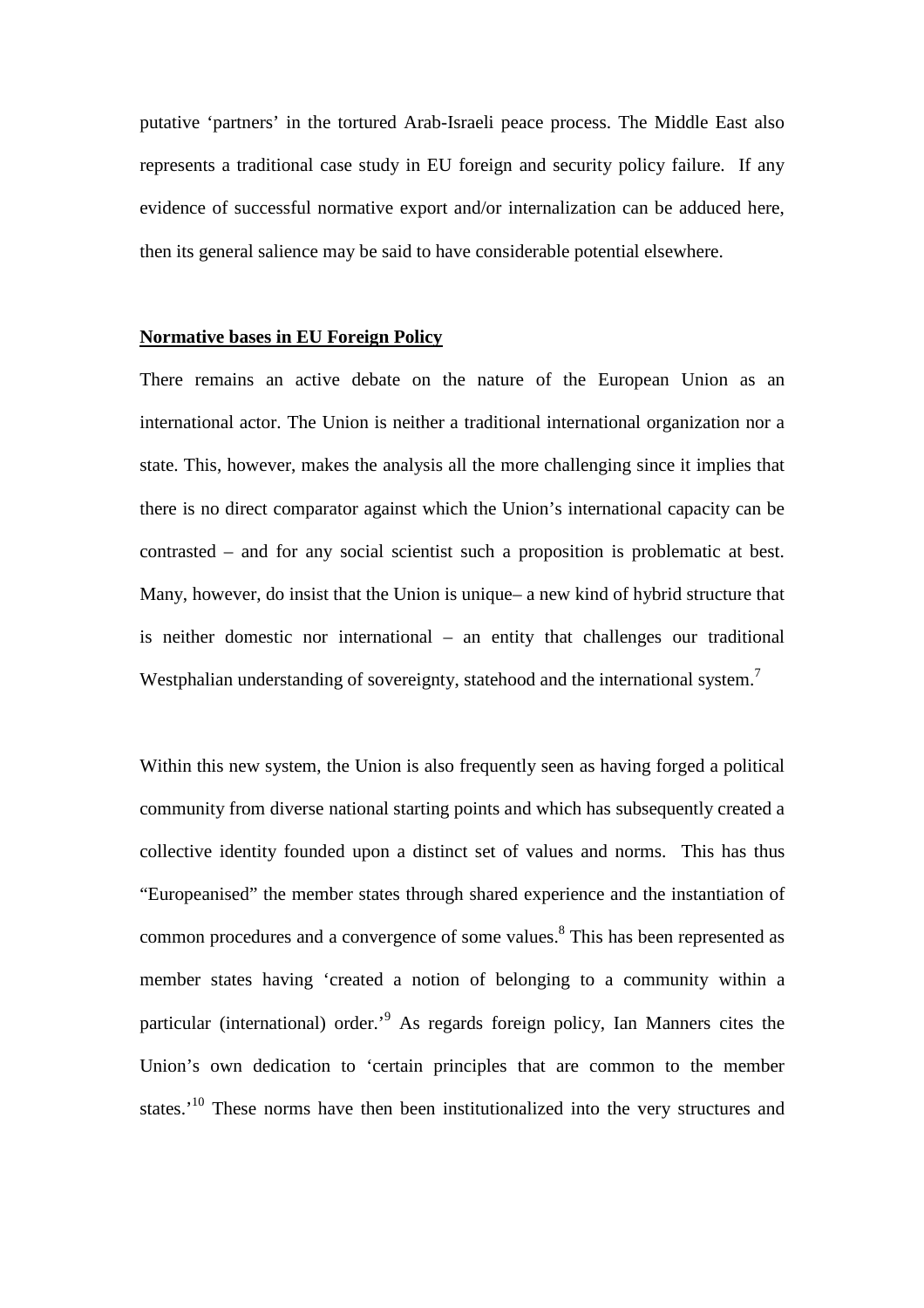policies of the Union. These norms, in turn, have a constitutive effect that defines the Union's international identity.<sup>11</sup>

One of the core norms, based in part upon the Union's own 'story' of its roots, construction and even purpose, is that of 'peace'. The Union's own narrative is that it was established to provide for an historic reconciliation of France and Germany, founded upon the withdrawal of national control over two key components of  $20<sup>th</sup>$ century warfare: steel and coal. That founding bargain, which successfully domesticated security, was subsequently extended to European states struggling towards democracy following periods of dictatorship (Spain, Portugal and Greece) and is now being applied upon a continental scale to the countries of Central and Eastern Europe as well as the Mediterranean. Indeed, in Turkey's application for membership the Union is perhaps seeking to apply this historic rubric to civilisational reconciliation between the worlds of Christendom and Islam. This 'peace' project has, over time, been increasingly defined in Kantian terms of a particular kind of 'democratic peace' in which values such as human rights, a dedication to the rule of law, liberal democracy and a broadly multilateral approach to interstate problem solving have come to the fore.

These values have been specified and expanded in subsequent iterations of EU treaty change. The Maastricht Treaty, for example, stated that the objectives of the Common Foreign and Security Policy (CFSP) included the pursuit of 'democracy and the rule of law, and respect for human rights and fundamental freedoms' which was itself echoed in another reference to policy which 'shall contribute to the general objective of developing and consolidating democracy and the rule of law and to that of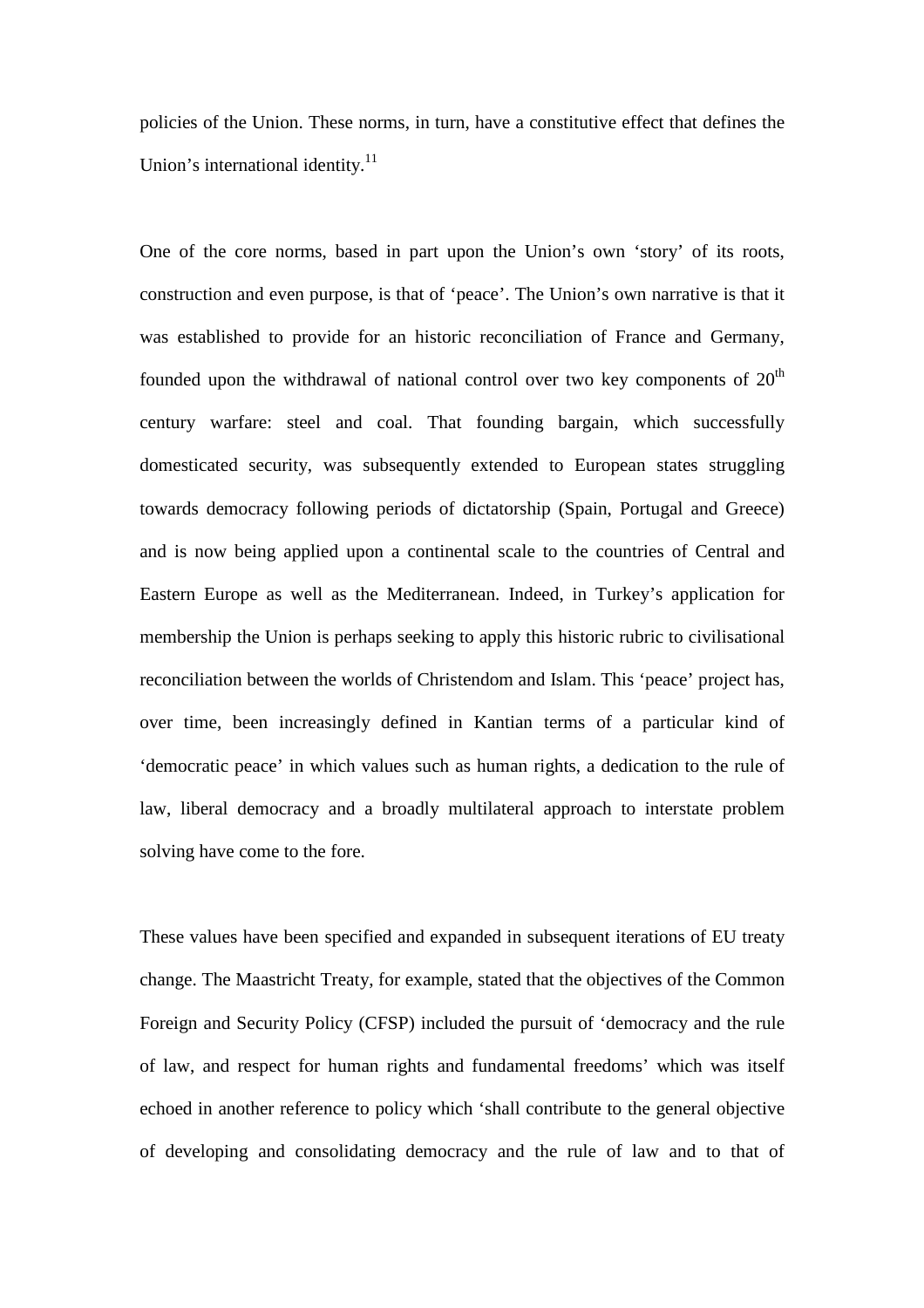respecting human rights and fundamental freedoms.' Later, the Treaty of Amsterdam insisted that the European Union was 'founded on the principles of liberty, democracy, respect for human rights and fundamental freedoms, the rule of law, principles which are common to the Member States.'

There is a long – if disparate – record of attempts to characterise the European Union as an international actor. One of the earliest, dating back to the 1970s, was Francois Duchêne's conceptualization of the then European Communities, as being a civilian power.<sup>12</sup> This was swiftly contested first by Galtung's proposition that in fact the Communities were a 'superpower' in the making<sup>13</sup> and later Hedley Bull's insistence that a 'civilian power' was an oxymoron and that Europe had to aspire to becoming a military power if it was successfully to pursue its international ambitions.<sup>14</sup>

More recently, the threads of Duchêne's approach have been reconsidered by a new generation of scholars who insist that the Union's uniqueness is grounded in its normative foundations and its efforts to pursue these normative ambitions outside the Union's borders.<sup>15</sup> These analysts focus upon the uniqueness of the Union as an international actor contrasting it most frequently with the United States - and almost always, to the latter's disadvantage. The Union, it is argued, has a very unique institutional structure, has an approach to international affairs that is firmly rooted in multilateralism and has, in sum, developed an alternative approach to politics, turning away from old fashioned power politics and instead drawing upon the wells of international law, norms, rules, cooperation and integration. It is this 'normative' power that the Union now exerts. The impact of this is – in the minds of some – to create a vision of the Union as a 'post-modern state' or, in a less sympathetic light, a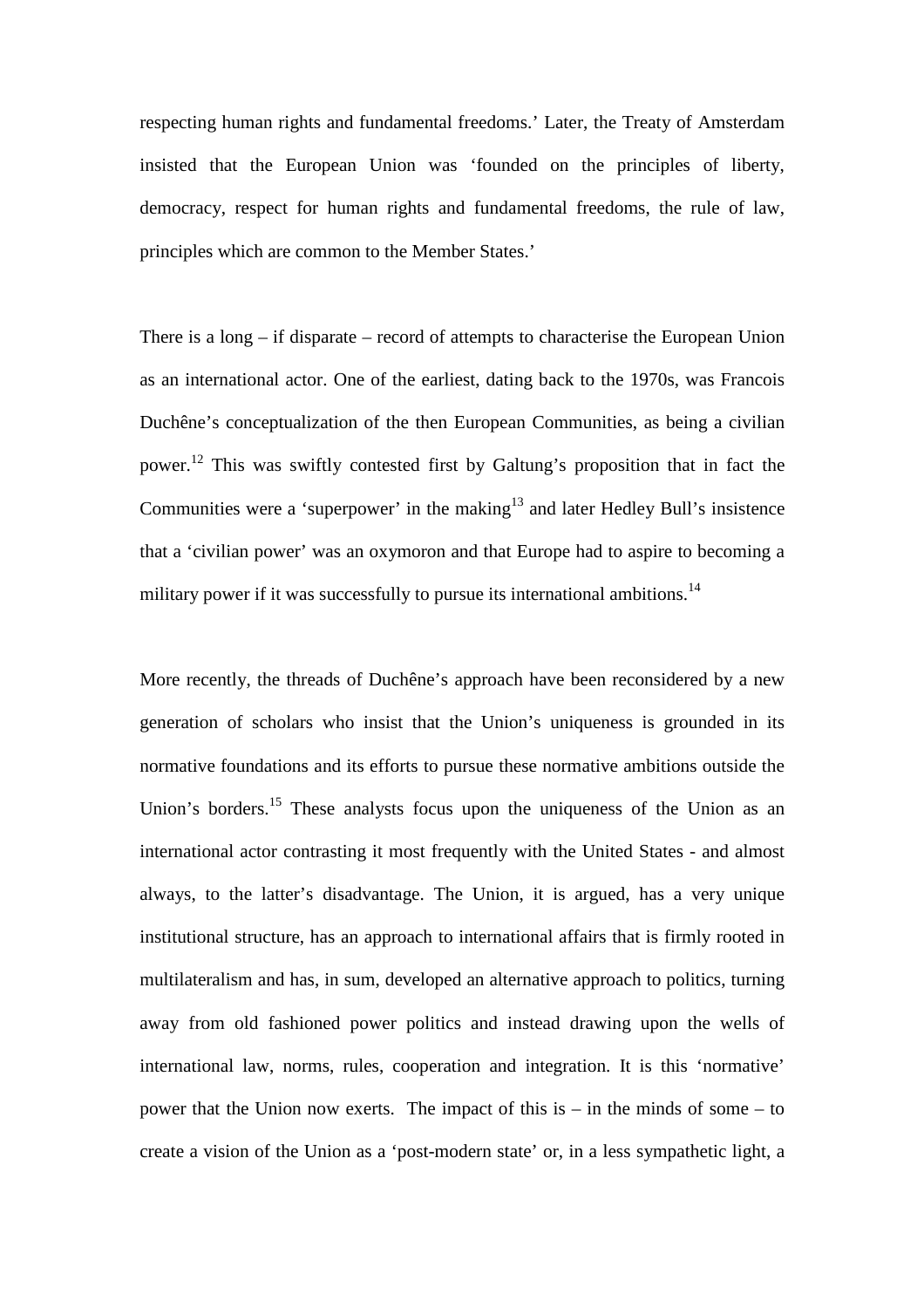rather smug and self-satisfied Kantian island of perpetual peace shielded from international realities by a more traditionally power-oriented ally (Kagan 2002).<sup>16</sup>

While extending this post-modern condition and/or enlarging this island of peace to encompass much of central and Eastern Europe has been successful to date the Union's effort to export its normative condition beyond its immediate neighbourhood has been more problematic.

This paper's purpose is to consider EU policy towards the Middle East Peace Process and, specifically, the significance of norms, values and identity in both its development and execution. In particular it seeks to assess the extent to which, if at all, European policy is being driven by the values and norms ascribed under the rubric of a 'normative power' and the extent to which scope conditions allow for the success of this endeavour. To take this analysis any further, one must assume that CFSP is more than an expression of lowest common denominator politics and proceed on the basis that its sum is greater than the addition of its individual parts. Taking that assumption on board, there are at least three scenarios one might envisage arising from an empirical study of policy on the ground in the Middle East. First, one might find that European policy in this area is a creature of an ideal-type of 'complex interdependence' where an institutional regime has been established by self-regarding and rational states through which national interests are pursued.<sup>17</sup> The role of the state in the first instance is to aggregate competing domestic interests, to establish a hierarchy of those interests and then to set about - alongside their European partners to maximise their relative gains through a complex system of collective bargaining. This process of negotiation - which in the European context is highly institutionalised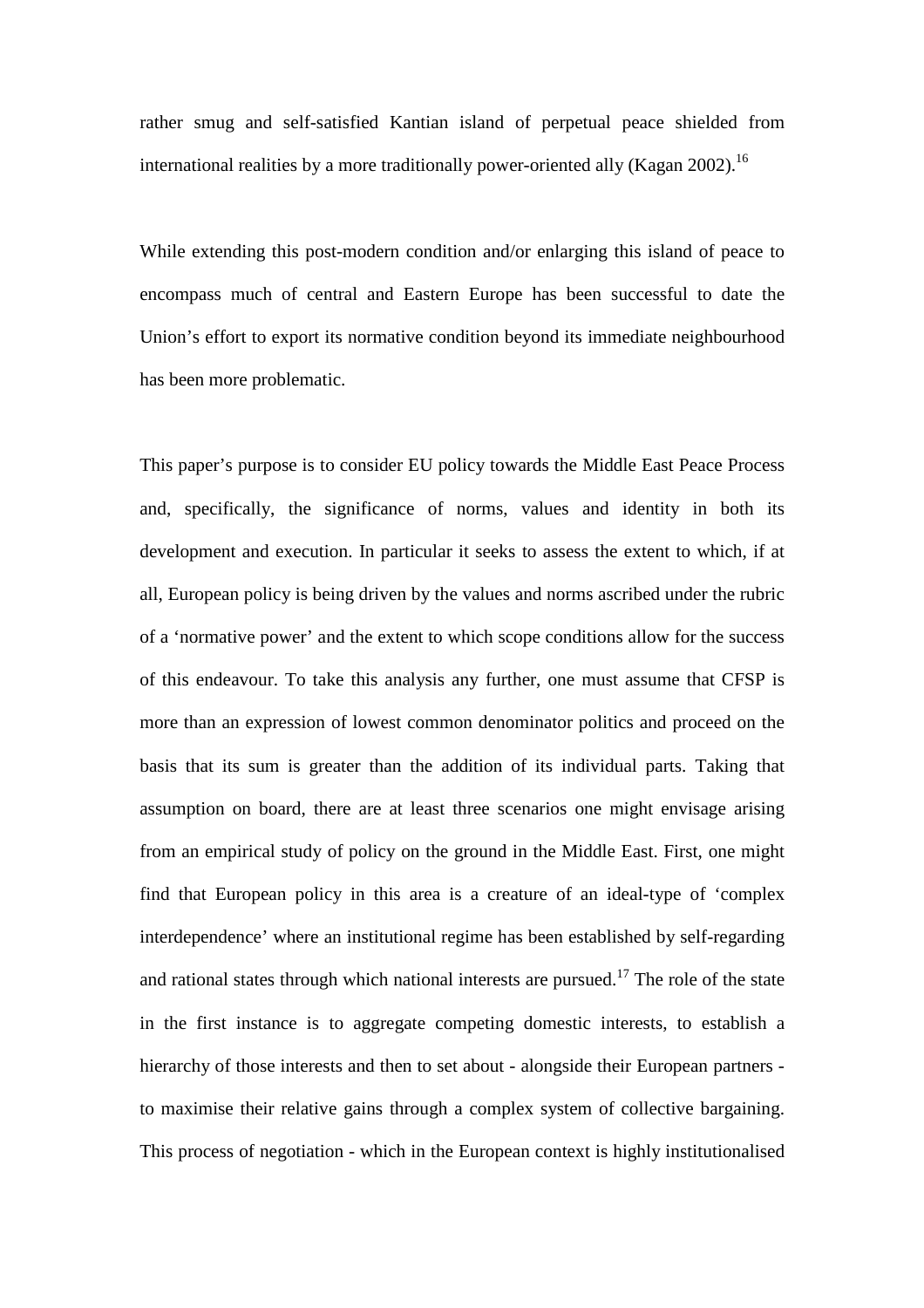- establishes the norms of the resulting EU regime *vis a vis* Middle East policy. These norms are in turn fed back into the EU system for application and enforcement. Our data in this case should underline the conditional nature of EU policy bargains, should illustrate policy difficulty and delay when faced with sudden shifts or challenges from other policy actors and we should be able to identify clear member state policy leaders or even consortia of such leaders, who drive and direct the EU policy process.

Alternatively, one might instead find that while national governments remain key actors they do not exclusively monopolise the decision or policy-making processes of the Union. First, it is argued that decision making is a shared competence of actors at different levels of the Union; second, that collective decision making entails an inevitable loss of control on the part of member state governments and third, that the arena of political debate is not the sum total of 'nested' national debates but must accommodate trans-national actors and sub-national actors working across member state boundaries. Here, our data should identify a range of key policy actors beyond the member states, including the Commission, the European Parliament and other trans-national or even sub-national policy groups. There should also be some clear evidence of effective policy flexibility and a rapid response to external policy challenges as well as a clearly developed sense of collective interests.

Finally, one might find that the key dynamic within policy development is not *just*  one of bargains and balancing expressed 'interests' but one of evolving beliefs and norms. Here, a process of Europeanisation is understood to be in part a process of transformation in which the self-regard and beliefs of the state actors evolve and have an impact upon the construction of the interests that they pursue. In any event, policy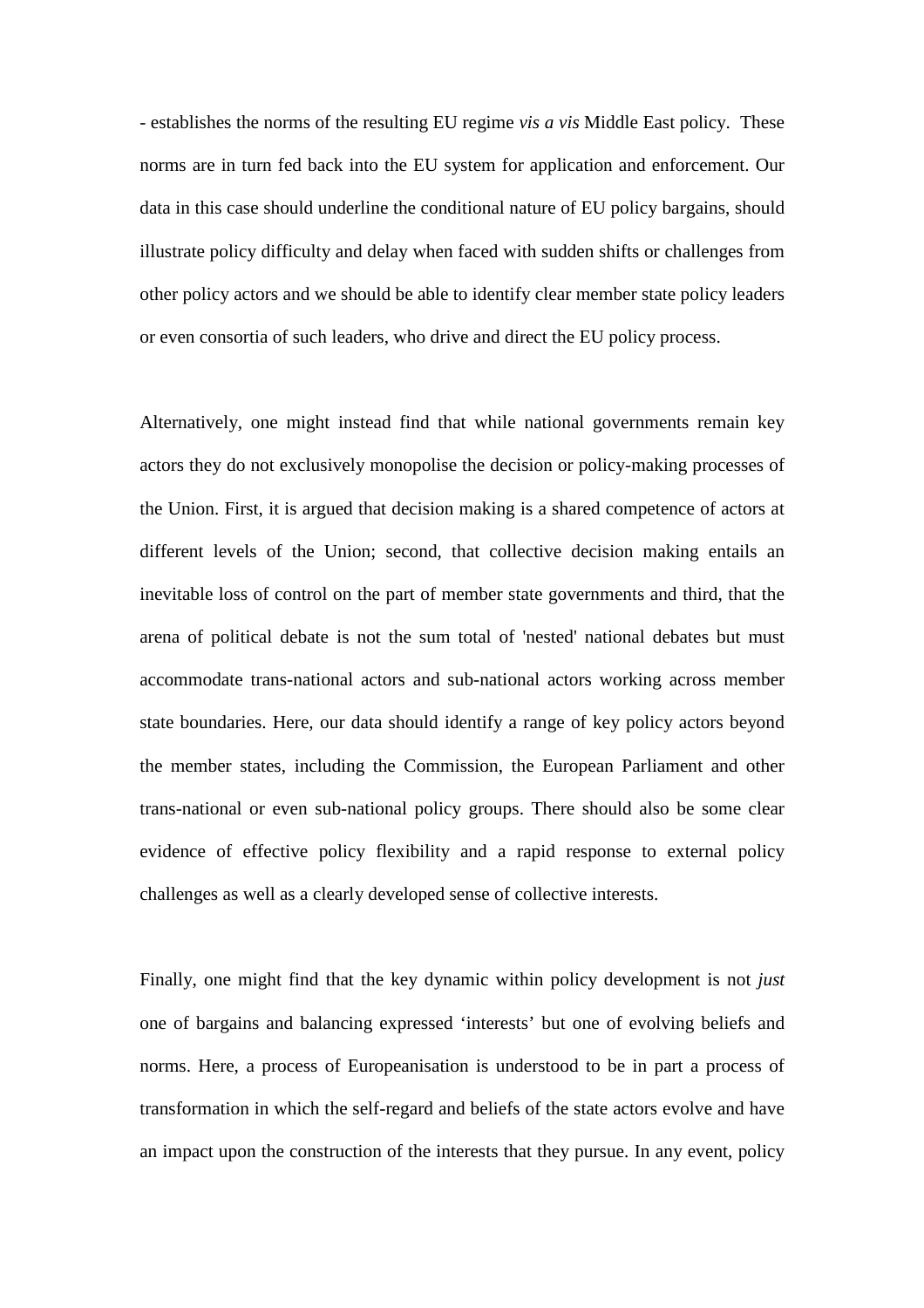actors are in the business of constructing, pursuing and implementing policy norms and collective values deriving from this evolving political system.

This model would underscore much of the agenda of those seeing the Union as a normative power. Our data should, therefore, offer us evidence of new norms deriving from collective action at the EU level. These would be expected to be both regulative<sup>18</sup> as well as constitutive.<sup>19</sup> The power of such norms would underline the extent to which - even without explicit regulatory mechanisms – they were observed in both day-to-day practice and in conditions of crisis. These norms would in turn suggest that EU foreign policy was at least in part founded upon a normative base of shared mission and identity.

There should also be evidence that national interests had undergone some evolution. Rather than see such interests as being chips in an especially complex poker game interests would change through participation in the game itself. Interests would therefore be developed/constructed endogenously (i.e. within) the collective policy process rather than being established exogenously (i.e. formulated within the domestic sphere and then brought to the negotiating table). This would also suggest the creation of common European norms driving the conduct and execution of EU foreign policy.

Manners identified five core norms within the corpus of EU treaties, foreign policy declarations, policies and practices.<sup>20</sup> These core norms (peace, liberty, democracy, rule of law and human rights) are said to underpin the Union's *acquis communautaire* and *acquis poltique*. In addition, he posits four additional but more contested 'minor norms' (social progress, anti-discrimination, sustainable development and good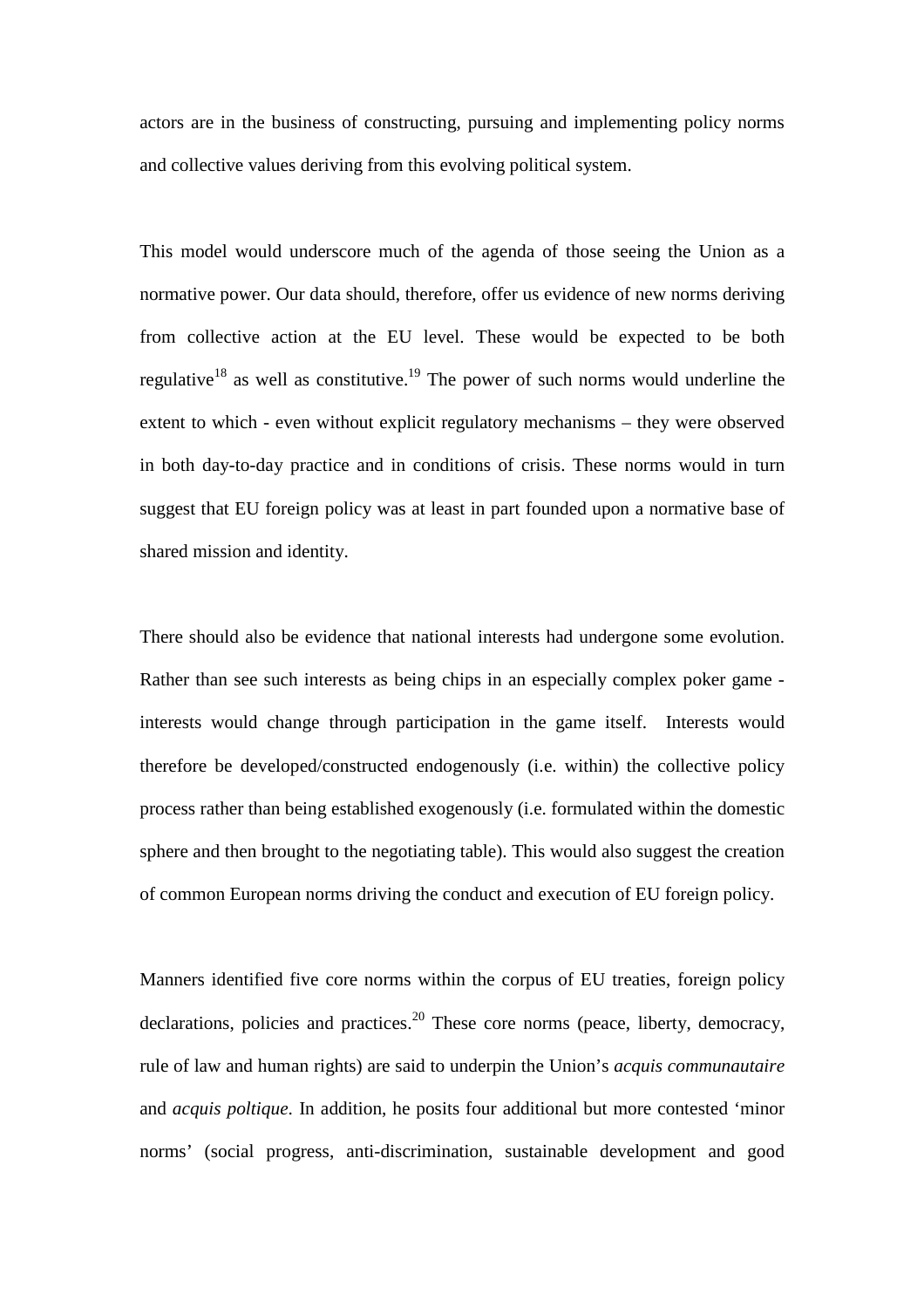governance) as being significant inputs to the construction of EU foreign policy. These are not simply declaratory positions but are argued to be the constitutive foundations of an EU foreign policy which cannot rely upon the substance of sovereignty and statehood but which must reach into the cognitive core of policy makers at both EU and national level.

It is then from this foundation of norms that EU foreign policy then emerges. Thus, the pursuit of the Union's material interests and the interplay within EU foreign policy debates should be seen as a resolution and contestation, respectively, of underlying norms. This study is then an analysis of the extent to which, if at all, these underlying norms are contested within and represented effectively by the European Union and its member states with respect to the Israeli-Palestinian conflict.

#### **The Normative Role and Impact of the EU in the Israeli/Palestinian Conflict**

The argument of this paper is that if the Union is to be viewed as a normative power  $$ with the will to exercise such power – then there must be evidence of EU influence, of successful norm export and norm internalisation. If no such evidence exists, then the Union is either not a normative power or it has insufficient capacity successfully to export same and see these internalised.

The Middle East Peace Process has long been a political priority for European policymakers. This very sensitive issue occupies therefore centre stage when it comes to Common and Foreign Security Policy. The importance of the Mediterranean, the perception that common interests existed in the field of economic co-operation and the solution of the Palestinian problem in fostering better relations with the Muslim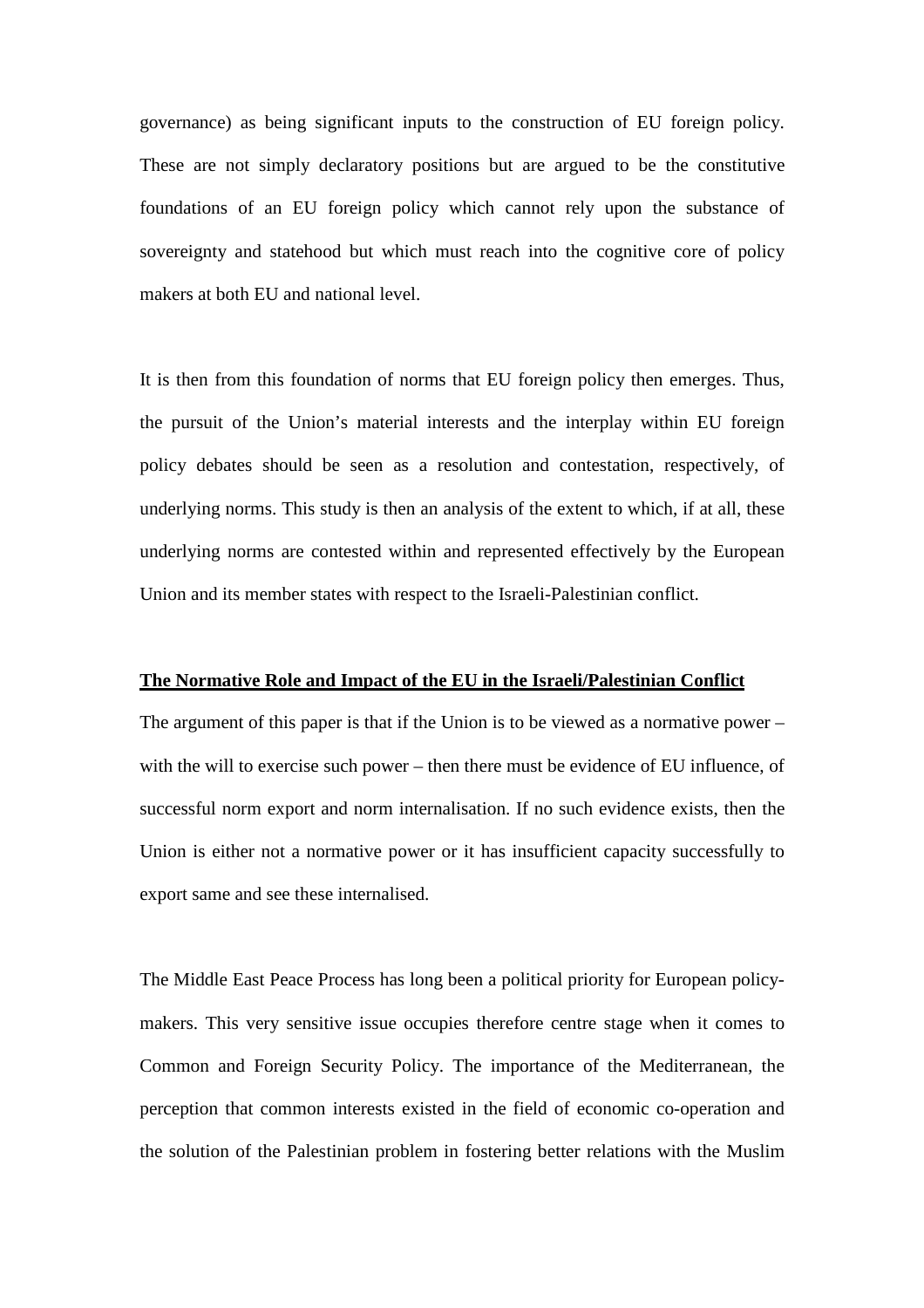world led the EU to establish a multilateral framework where all these issues could be approached and discussed.<sup>21</sup> This multilateral framework, formalised in the Euro-Mediterranean Partnership, sees the European Union and its member states building co-operative links with countries on the other bank of the Mediterranean in three key sectors. The first pillar of this agreement is a *political and security partnership* with an emphasis on the rule of law, respect for human rights and pluralism. The second and most detailed pillar is an *economic and financial partnership*, which attaches importance to 'sustainable and balanced economic and social development with a view to achieving the objective of creating an area of shared prosperity.<sup> $22$ </sup> The third pillar of the agreement is a *partnership in social, cultural and human affairs* with an emphasis on the rejection of the notion of the clash of civilisations in favour of a dialogue between cultures.

While not primarily concerned with it, there is in the Declaration a commitment of all participants to the 'realisation of a just, comprehensive and lasting peace settlement in the Middle East.<sup>23</sup> The Barcelona Process was meant to provide yet another forum for both Israeli and Palestinian policy-makers to work in a multilateral environment on political and economic affairs affecting the whole region. Despite its successes in improving relations in the Mediterranean in terms of trade and co-operation on matters such as immigration and regional military security, the breaking out of the second *Intifada* in September 2000 has had negative repercussions on the whole process. This is recognised at EU level and in a paper on regional strategy for the years 2002-2006 it has been highlighted that 'recent developments in the Middle East have led to a virtual stalemate in the peace process, which in turn have impacted on the work of the Barcelona Conference in the creation of a favourable climate for the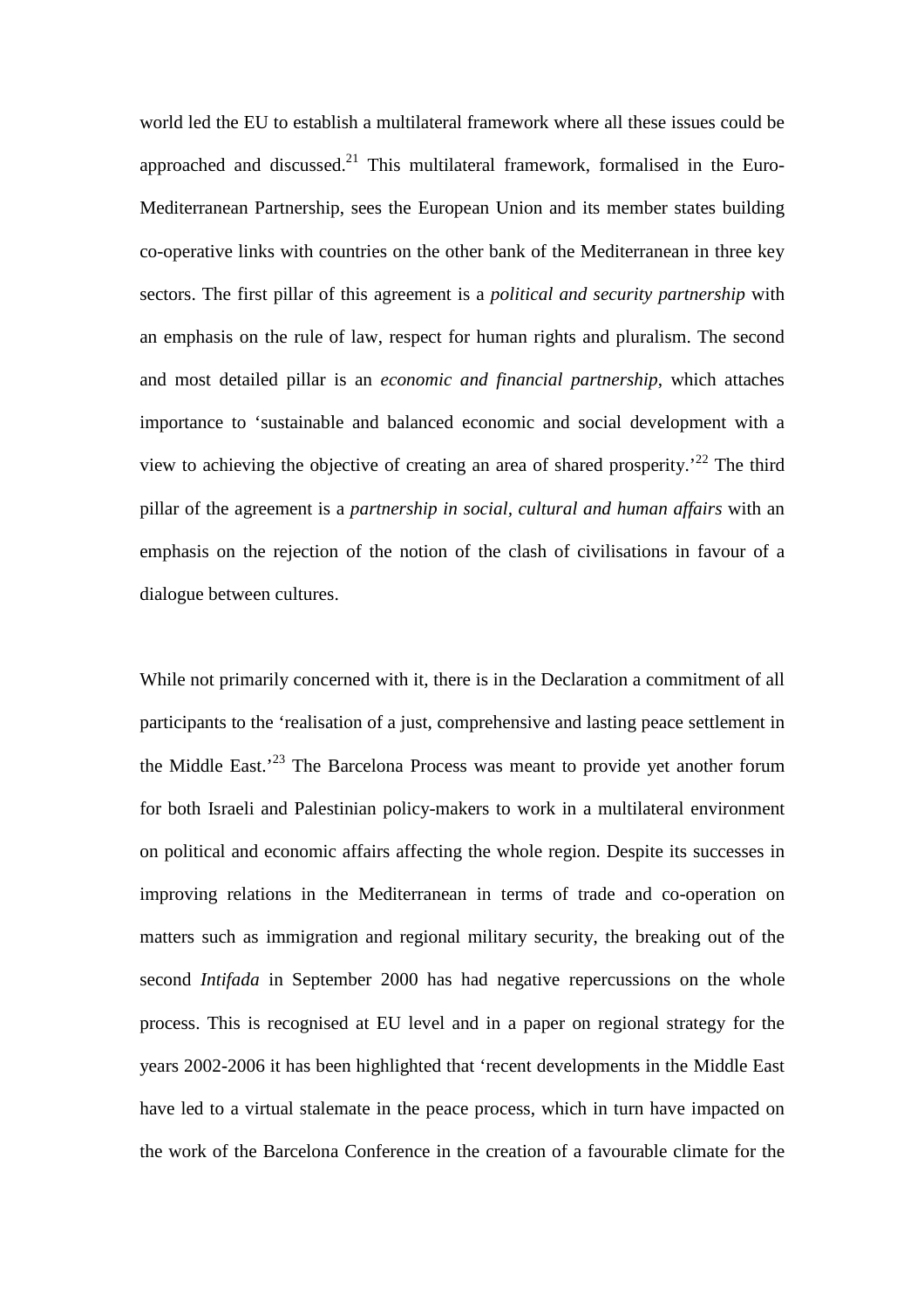Middle East Peace Process.' Some argue that such stalemate is also the result of the inability of the EU to utilise the 'Euro-Mediterranean partnership to generate dynamics more favourable to the peace process.<sup>24</sup> The weight of the EU has been instead brought to bear to gain inclusion in the Quartet.<sup>25</sup>

In spite of these difficulties, the EU is still present in the region and the Commission is engaged in the following activities:

- High representatives of the Commission engage with the regional parties with a view to promoting progress in the Peace process.
- It implements CFSP Measures.
- It supports the EU's Special Envoy.
- It represents the EU in the multilateral track of the Middle East Peace Process.
- It participates in international donors' conferences.
- It is responsible for the preparation and implementation of assistance programs.
- It manages regional economic co-operation schemes and engages with Israelis and Palestinians in an economic dialogue.

These tasks are carried out through two delegations in the region: the European Commission's Delegation to Israel and the European Commission Technical Assistance Office to the West Bank and Gaza. Given that it is the people working in these offices who are the 'faces and voices' of the European Union in the region, the focus of this study is on how they perceive their work. Since we are talking about identity, it should be stressed that the construction of it is context-dependent. This means that the implementation of CFSP policies and the beliefs behind them may be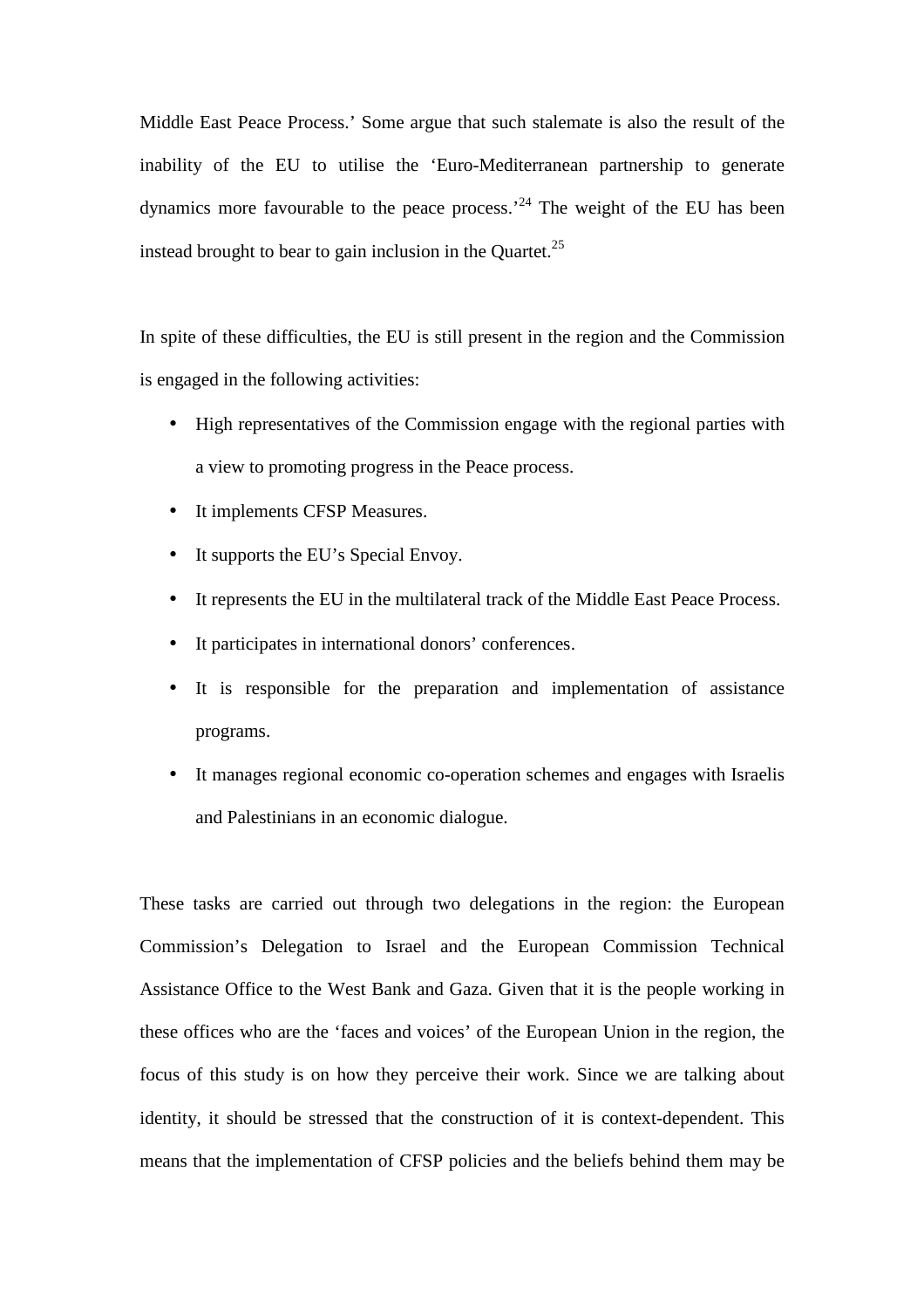different in Jerusalem/Gaza and Brussels. The 'agency' factor becomes very relevant to determine who is Europe and who speaks for Europe and we paid attention to the voice in the field.

## **Exporting Norms?**

One of the most significant aspects of CFSP in the Middle East Peace process is the absence from official discourse of the word 'interest' associated to the word 'European.' While this might be a conscious rhetorical device, its absence may also be indicative of a deeper mistrust of traditional foreign policy-making. The word 'interest' appears only when associated to the adjective 'common' to define that interests cannot be promoted or defended if only one side benefits because in the longer term this will create resentment and a contestation of preceding actions. The value of the word 'interests' is in the meaning it has for EU foreign policy makers, as it represents a higher form of the national interest to become an international one, where all parties share core values and therefore actions abiding by the same rules. This signifies that the deepening Europeanisation of certain policies has an impact on traditional notions of 'national interest' that member states have and encourages an 'identity change' among them through the concept of a shared European interest influenced by different norms and values.

Most documents, declarations and accounts of personal interviews emphasise the strategic relevance of the area to the Union, but it also emerges quite clearly that foreign policy has already moved beyond the narrow interpretation of 'strategic relevance' with its association to zero-sum games towards a new dimension based on comprehensive co-operation and solidarity. This goes beyond the liberal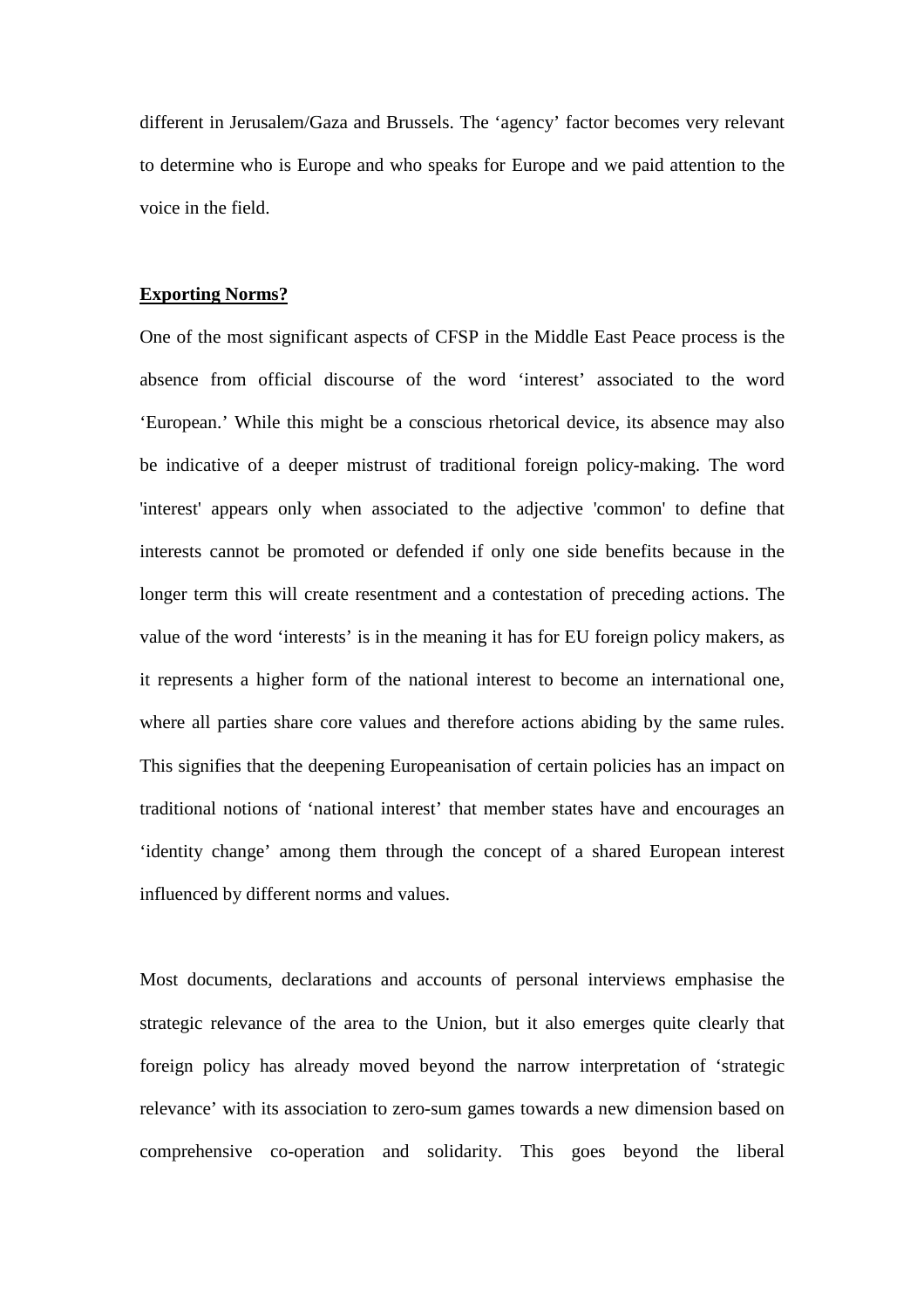understanding and belief in multilateralism to actually take the founding values of the EU as the supreme norms that need to be propagated not to defend the cause of the EU, but to recast the Middle East in the normative mould of Europe. The identity acquired by the European Union through its process of integration is the driving force behind EU foreign policy in the region. This particular identity then filters down to the member states. One clear example of this is the 2004 Franco-German agreement over the opening of a shared cultural centre in Ramallah, which symbolises at once the unity of the European Union and the possibility of reconciliation that Palestinians and Israelis should aim for.<sup>26</sup>

The core norms identified by Manners and the emphasis of them as the foundational values of the European Union are not simply rhetorical devices, but constitute a basis for action. European policy-makers in the region see themselves as the representatives of these values and norms rather than representatives of an institution and their actions, consequently, reflect these normative foundations. The European delegations and institutions in the area are the means through which these values can be promoted and not the entity, which decides that certain values should be promoted because they advance a specific European Interest. To a certain extent the traditional roles of entities dictating the line to be followed and the policy makers following are reversed, as the policy-maker sees him/herself as the defender or promoter of ideas, which are not the reflection of sovereignty or statehood. Given that member states are bound by this common framework, they also tend to put aside their 'national' differences to support what EU agencies do in the area.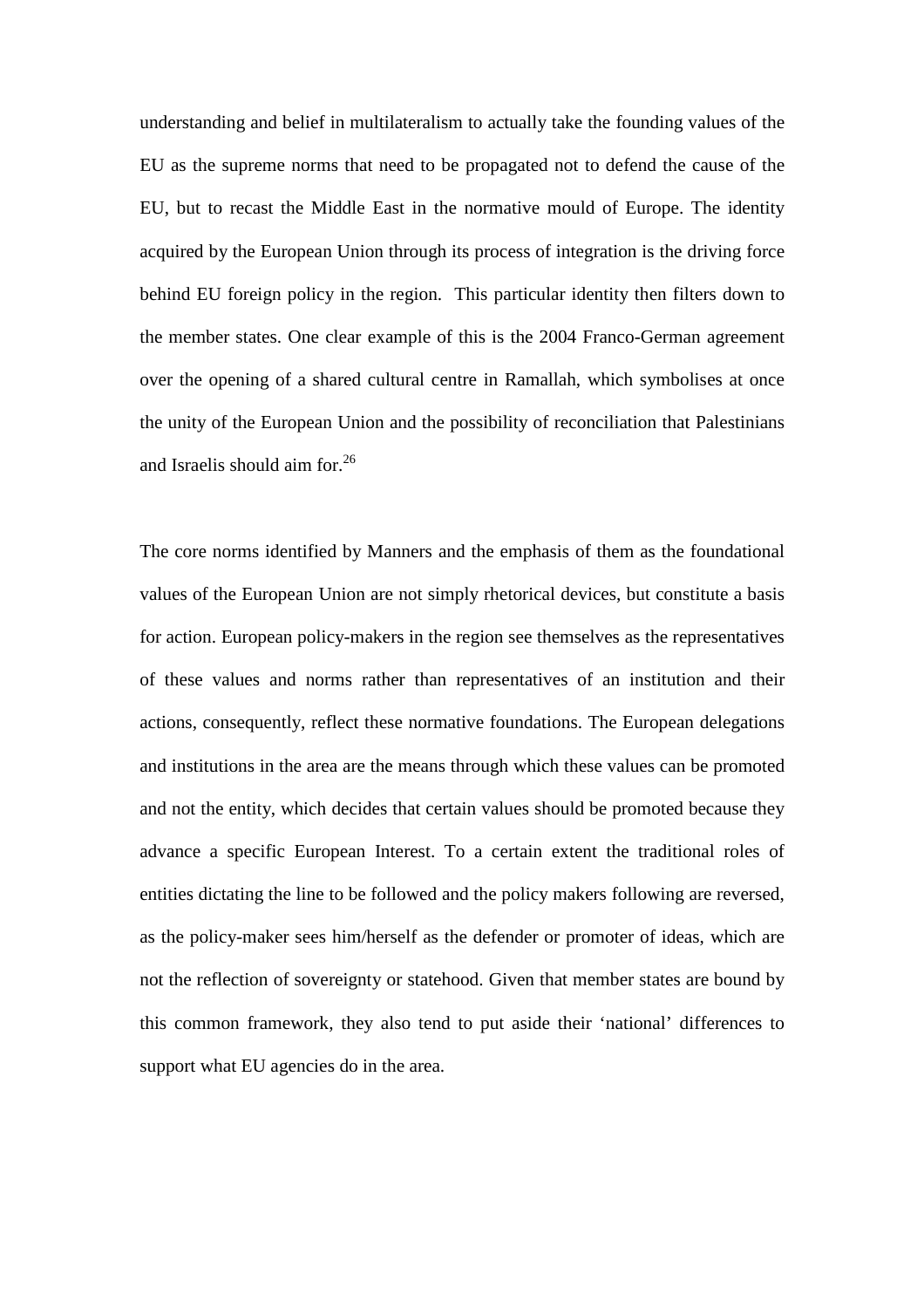In one particular interview with a senior EU policy-maker, this point emerged quite strongly. Without being solicited, the interviewee launched into a passionate defence of the values upon which the European Union was founded and the need to use the example of these values in the region.<sup>27</sup> In fact, there seems to be little doubt that the experience of the creation and the expansion of the European Union is the driving force behind the efforts of EU foreign policy in the region to solve the conflict. The role of CFSP is that of an external actor attempting to convince the parties in conflict that by looking at the EU's experience it is possible to come to a peaceful and mutually beneficial solution. The EU does heavily rely on the values it was founded on and the norms it developed over time to devise its foreign policy in the region. In the words of the Head of the Delegation in Gaza and the West Bank: 'if the French and the Germans were able to come to understand that their future laid in cooperation, there is no reason why the same reasoning cannot be achieved in this region.'<sup>28</sup>

This obviously leads to two different types of difficulties. One is the 'misplaced' idealisation of how Europe and a European identity emerged. In the creation of the 'mythical values' of Europe and in the selective history of how the EU became to be what it is today, it is forgotten that when it was created there was an existing 'peace' and there were both external security guarantees provided by the United States and a common external threat in the form of the Soviet Union. These conditions do not exist today in the Middle East. However, the crucial point here from the point of view of the internalisation of norms is that this very partial account of how Europe came into being is perpetuated within EU policy-making circles and does become the whole story. What is important to underline is that by eliminating some relevant factors from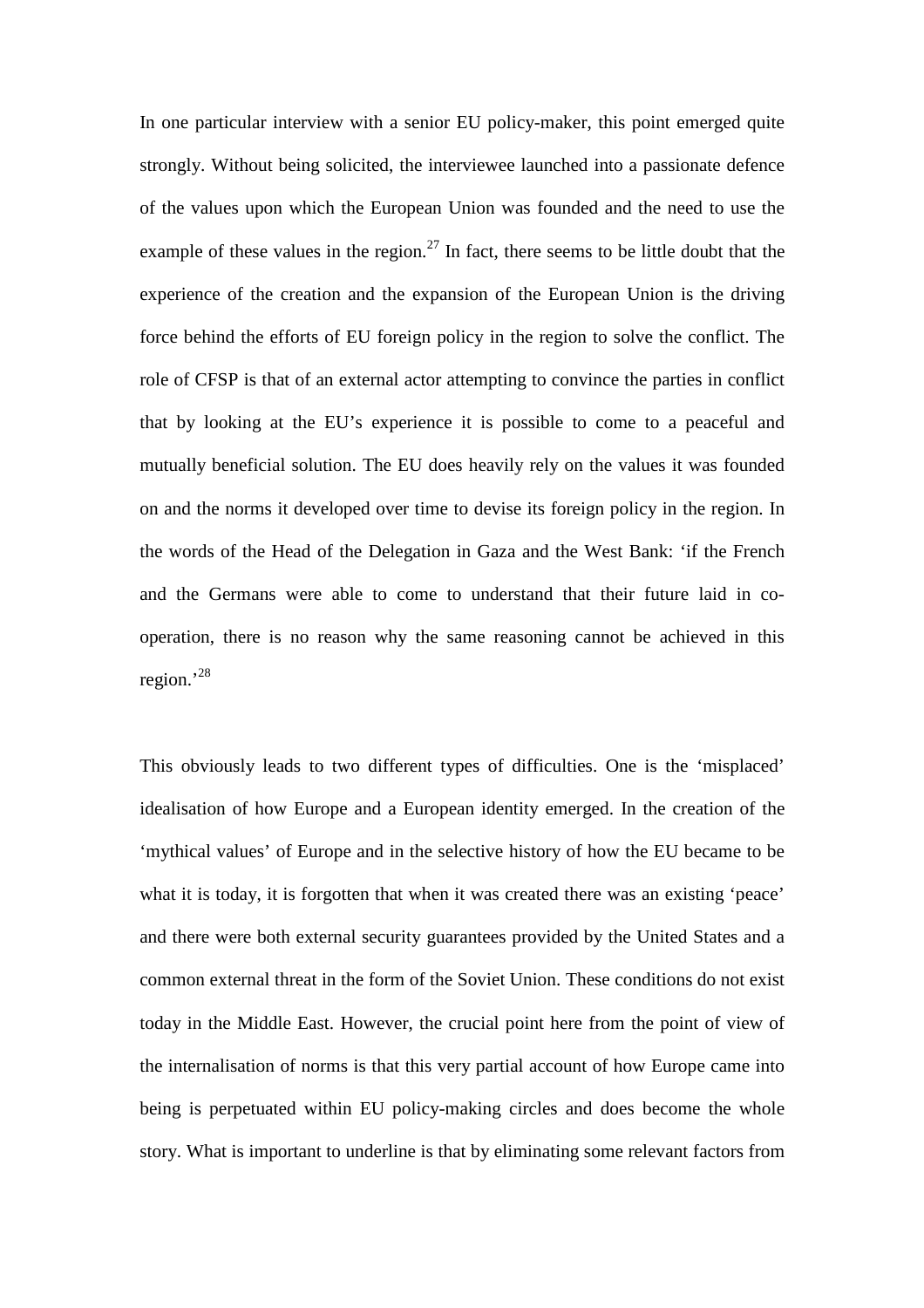the construction of the European model, EU policy-makers have created an idealised account of their own identity that they believe in and attempt to export. What follows is that the policies in the region derived from this idealised account may not be working precisely because some crucial factors have been left out from the official report of the identity-building process.

The second difficulty is the existence of competing 'interests' within the EU. While EU officials may have internalised norms, as documents and interviews show, the EU is also constituted by member-states pursuing their own separate policies. This indicates that there may be two games taking place at the same time and the contradictions generated by these conflicting actions undermine the EU's credibility and norm-exporting power. It is no coincidence that top EU officials showed a degree of frustration toward EU member states and their 'independent' activities in the region.

At a general level, it can be argued that there is a considerable gap between the 'internalised' norms, how much they actually filter down to member states and the ability to promote them successfully. This may be due to the 'over-idealisation' of the making of a peaceful Europe and to the competition that the EU is subjected to from member-states.

## **It's the economy…stupid!**

The impact of norms in the development of EU foreign policy is evident in the instruments used to make the policy effective. As indicated previously, the Commission 'manages regional economic co-operation schemes and engages with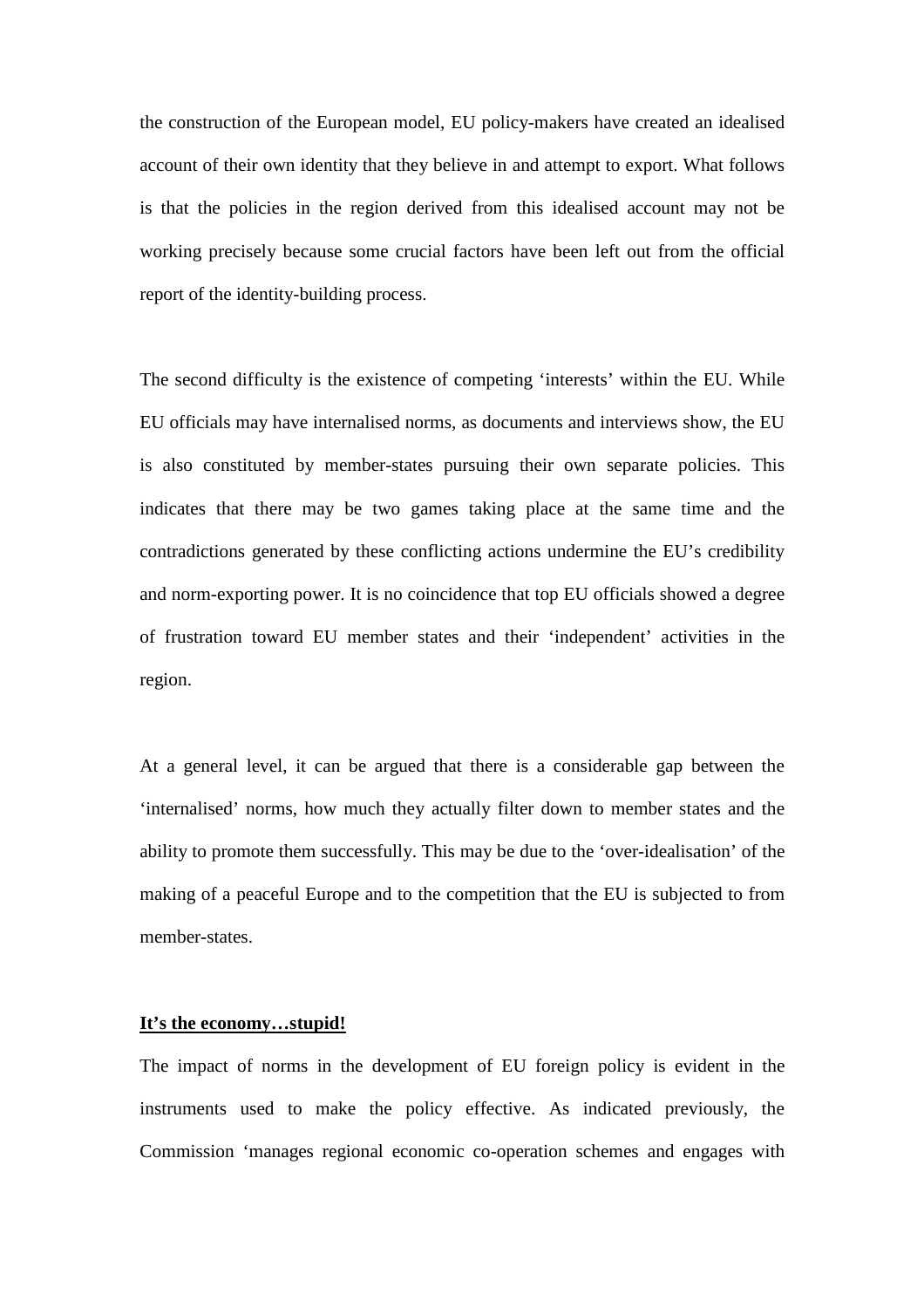Israelis and Palestinians in an economic dialogue.' This is the most important activity of the EU and a very simple explanation was given for this: 'sound and successful economic co-operation will ultimately lead to political progress.<sup> $29$ </sup> The work of the European Union in the region is therefore focused on economic development. Along with the essential role played in funding the reform of the Palestinian Authority, economic development is the real priority.

Simply looking at the list of tasks that the EU has, it emerges that most of them have an economic dimension. In this respect there are a number of elements that should be highlighted. First of all, the Commission attempts not only to help the Palestinians achieve a respectable level of economic development by funding a wide variety of projects in the Occupied Territories, but tries to link the economy of these Territories with that of Israel – attempting to create an economic interdependency. Through the management of regional economic co-operation schemes, the EU is involved in building bridges between the two parties highlighting the positive outcomes of cooperation. Secondly, the Union itself does not directly manage many of the projects it funds, but rather contracts them out to international and local non-governmental organisations, so as to maximise the involvement of the local population. Thirdly, the EU actively promotes economic agreements that result in association agreements with the two political entities in order not only to foster its own commercial agenda but also to have both entities participating in the same policy arena. Given that the potential of the Euro-Mediterranean region to become a leading economic area is enormous, the benefit of economic co-operation is highlighted. All this would confirm that the EU is indeed a normative power, but this policy cannot be assessed in isolation and outcomes have to be judged.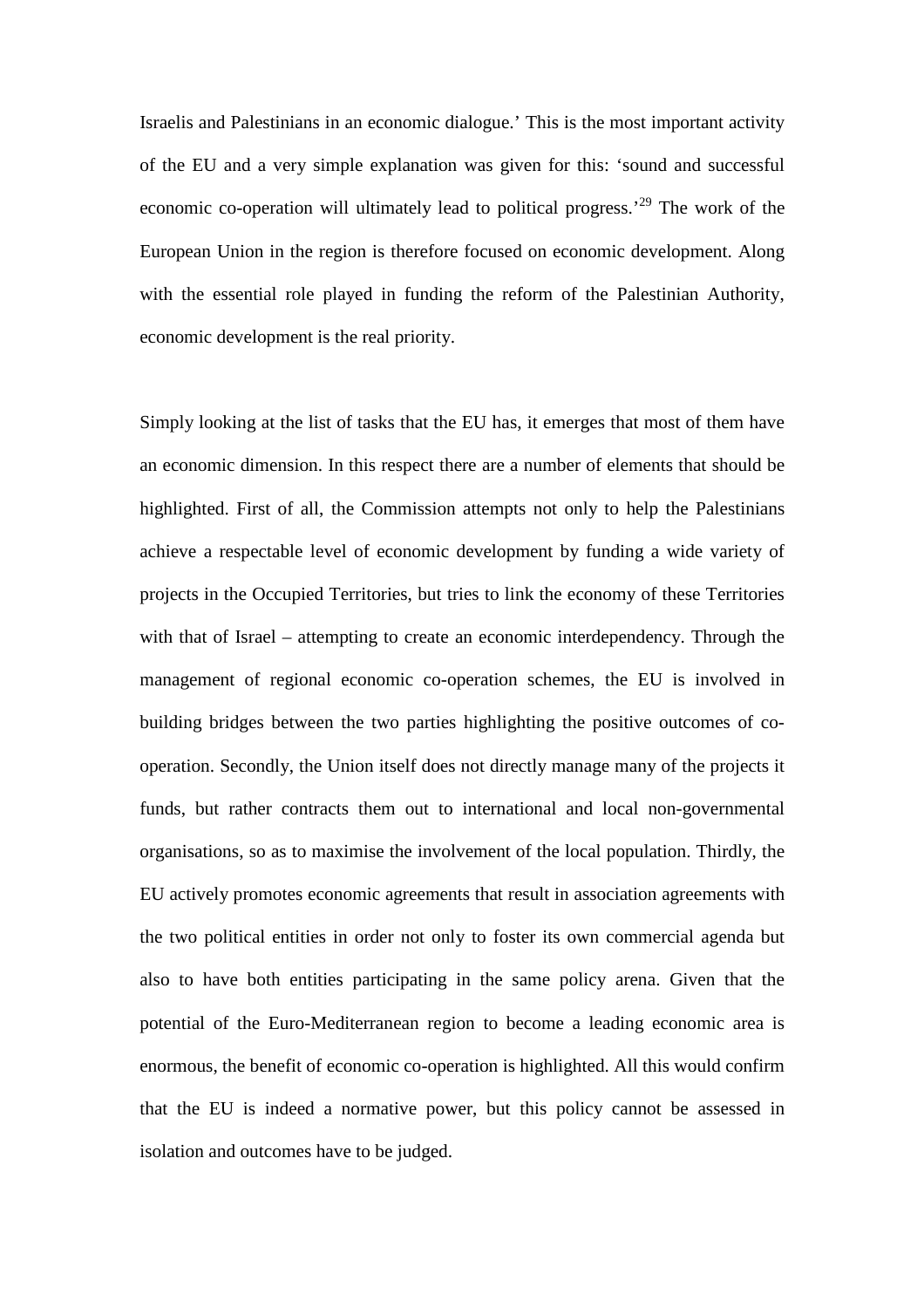What emerges is that the success of this policy of economic engagement is at the very best mixed. Some good results had been obtained immediately after the Oslo Peace Accords. In 1995 for instance the EU-Israel Association Agreement was signed and entered in force in June 2000 with the hope that it would also foster economic regional co-operation since similar agreements have been signed with a number of other countries in the area, but the whole international community and, more importantly, the two regional partners were committed to the process. The EU policy cannot therefore account for the overall limited success of the early years. It follows that when the external and regional actors' domestic conditions changed, the policy faltered. This strategy is not working at the moment and economic conditions in the Territories have vastly deteriorated.

This sense of failure is captured when talking to members of non-governmental organisations who receive funds from the EU to carry out projects aimed at improving the living standards of Palestinians.<sup>30</sup> Water sanitation projects, rubbish collection schemes, community centres, schools, and other infrastructure have been damaged by Israeli armed forces, leading some within the NGO camp to question their own activities. Commissioner Patten seemed to share some of their frustration when in a statement to the EU Parliament on political progress in the region in September 2002 when he declared that 'the Palestinians and the donor community are working hard on building institutions and reforming existing structures. But there is a danger of that becoming a sort of virtual politics, while the real situation on the ground goes from bad to worse to appalling.<sup>31</sup>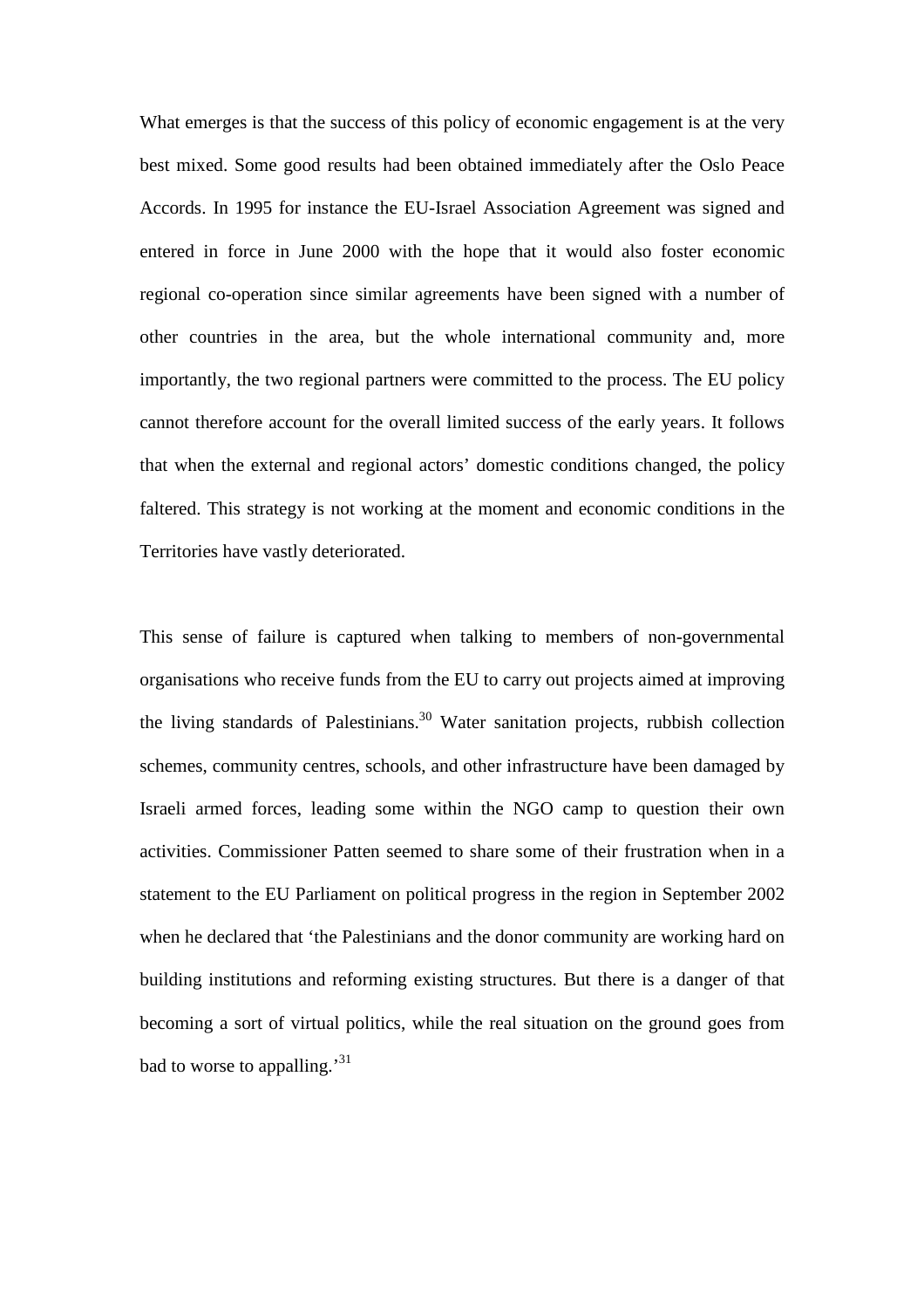These poor results do not seem to undermine the support of those who are carrying EU policy out in the field. In fact, this overall policy of economic dialogue is quite deliberate in its political objectives and once again it can be connected to how the European Union formulates its policies on the basis of its values and of its own history. Among EU policy-makers there is the assumption that "the EU is very much engaged in trying to push an economic agenda based on growth and development because of the European experience itself after World War II." Since there is the widespread notion that political success and compromise in conflict situations can only be built on economic success, the EU is engaged in following the same path that it believes that it followed from its inception. Accordingly, "the logic behind the success of the European Union is that it started out as an entity that dealt with economic issues and then these tangible results resulted in political progress."<sup>32</sup> If economic dialogue is successful, political results are going to be much easier to achieve, as both sides will see that they have a common interest in working together. While this is considered naïve by some elements working with development agencies in the region, it still confirms that norms – albeit idealised - do influence policy.

Building on the belief that economic progress and co-operation can drive politics, the EU is very much involved in promoting three core values in its close work with the Palestinian Authority: democracy, rule of law and respect for human rights. As previously underlined, part of the budget of the EU for the region is destined to foster political legitimacy and respect for basic civil norms. Through the training of judges and the comprehensive reform of the judicial system, it is hoped that in the Occupied Territories the rule of law will become part of the political system.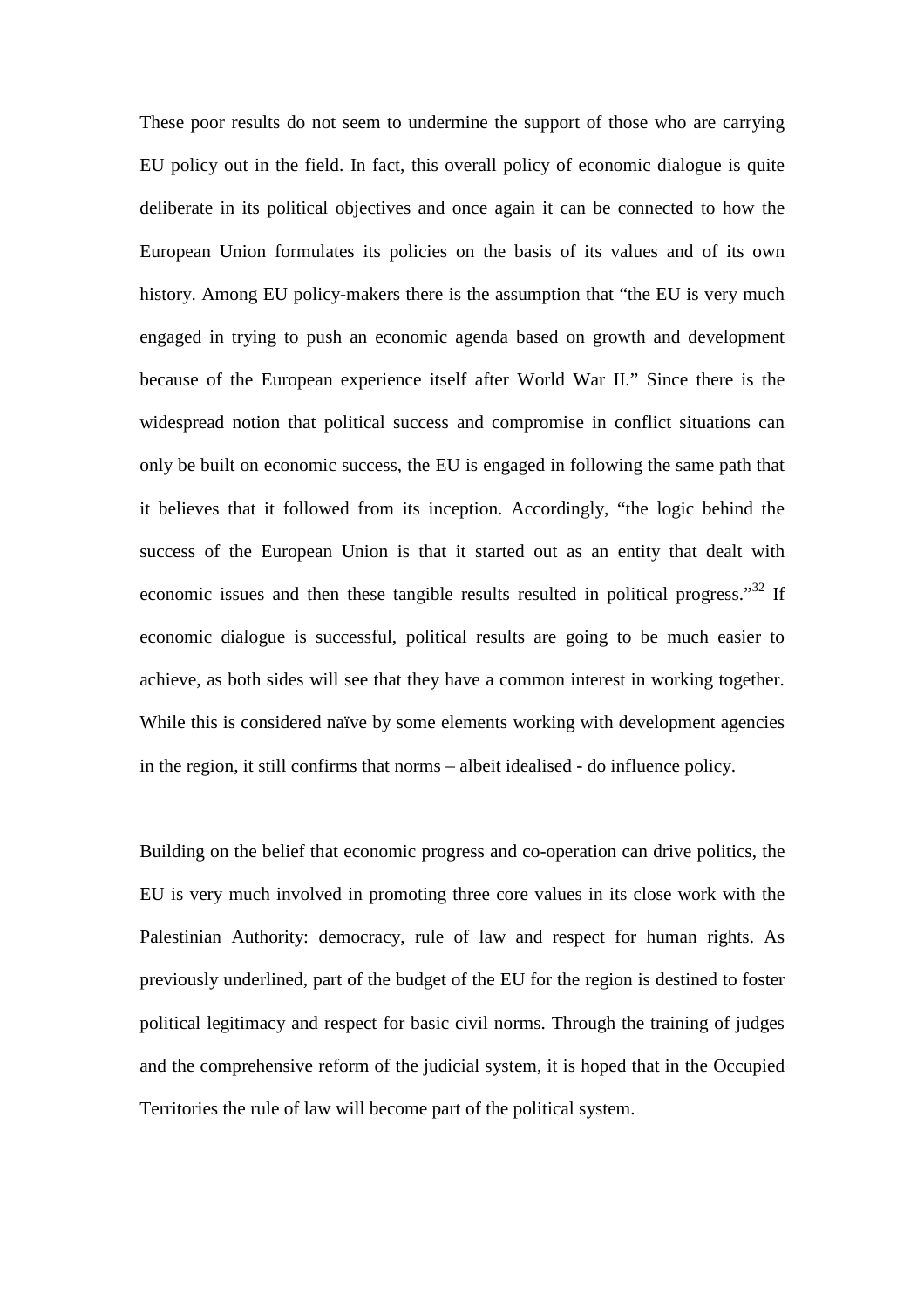The overarching logic of this policy of democracy promotion and rule of law is to be found in the belief that a legitimate and democratic Palestinian Authority will be more prone to co-operate with Israel, as it will have assimilated and will have been socialised into the need for compromise and the need to respect other points of view. Legal norms are the means through which conflicts can be solved.

The member states of the EU are technically part of this process and their foreign policy should also driven by this acquired identity. In fact, there seems to be a very strong degree of collaboration between the representatives of the European Union and the representatives of the member states. One very senior official stated quite clearly that 'there is no conflict between what the Commission does and what Members States do when it comes to deal with the Palestinian Authority and with the peace process in general.'<sup>33</sup> This co-ordination of policies is also highly institutionalised, as there are scheduled meetings and fixed procedures for all the representatives to come together. According to some officials, this seems to be a radical change from past practice. 'Every member state sees itself as contributing something both on its own (there are a number of different bilateral agreements) and together with other member states through the work of the EU Commission delegation.'<sup>34</sup> If this is true, two important conclusions can be drawn from this. Firstly, socialisation and further integration have played a role over time in changing attitudes among policy-makers of different member-states *vis á vis* the role of the EU in foreign affairs.<sup>35</sup> While in the past Europe may have been seen as an encroachment on what diplomatic corps 'did for a living', the present would point to a different picture. Not only, the shared project of the building of Europe is internalised to such an extent that it modifies behaviour, but it spills over into effective policy-making, which in turn is not simply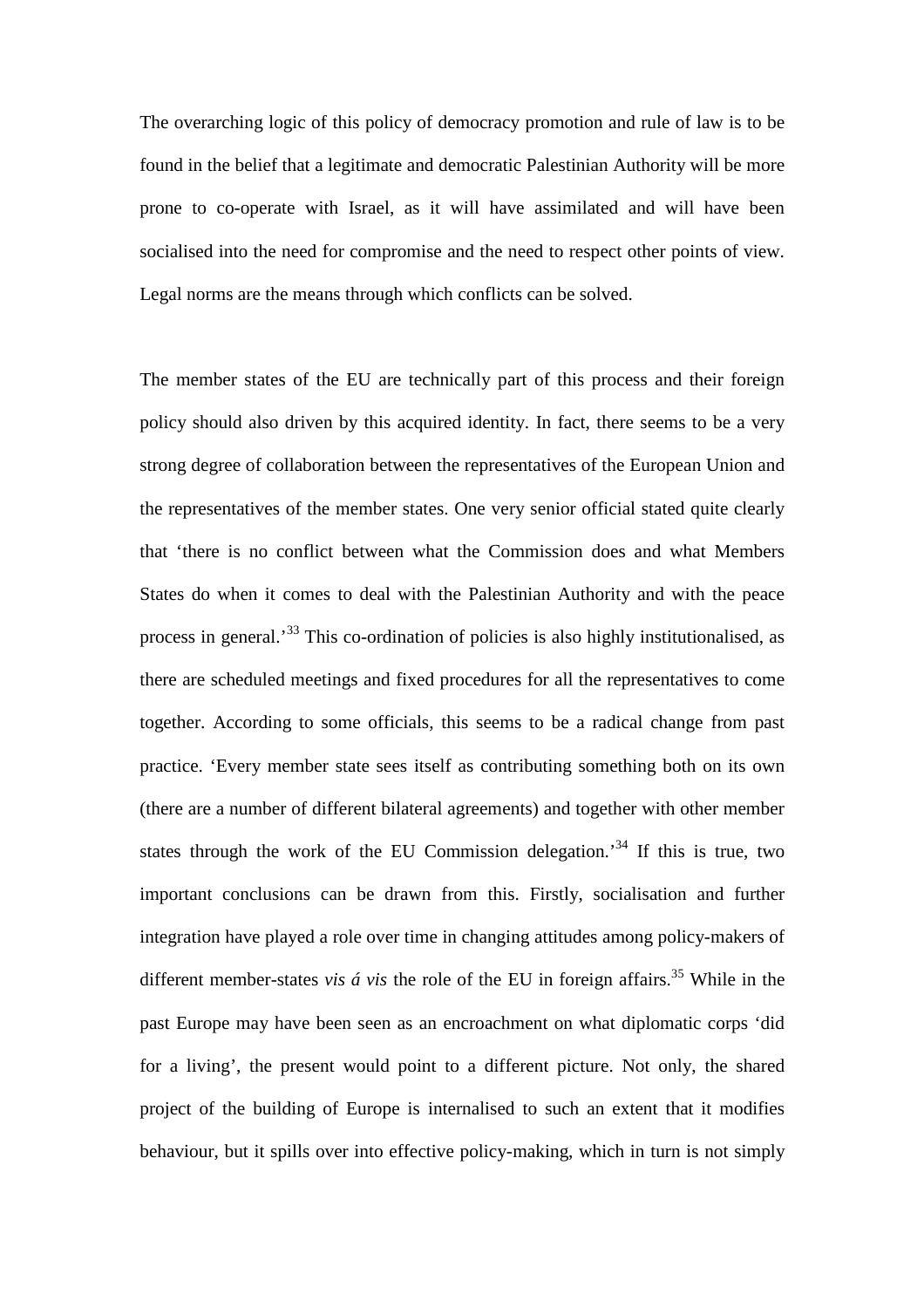based on a notion of sovereignty. Europe does not substitute the nation state and does not simply 'Europeanise' foreign policies, but represents normative values that have a standing of their own. The second important conclusion is that the procedures put in place for the co-ordination of these policies enhances the credibility of the EU representatives.

However, there is also the emerging belief that EU policies are not simply about norms, but that in fact 'norms are woven into material interests.<sup>36</sup> For example, a recent study on the trade accords that the EU signed with countries in Africa, the Caribbean and the Pacific (ACP) demonstrated that the promotion of solidarity and equality has been scrapped in favour of the pursuit of clear economic advantages.<sup>37</sup> Thus, the EU itself, and in spite of the rhetoric it uses, is not immune from thinking of itself has having clearly defined interests. Secondly, the Union's Member States have significant material interests ranging from access to energy resources to military security and from immigration to the promotion of free trade. The novelty of CFSP with respect to traditional Foreign Policy may be in the realisation that these material interests have to be collapsed into norms in order to be effectively pursued, but this does not detract from the reality of member states' independence, particularly at critical junctures and regarding truly relevant matters. All member states have their own agendas in the area and their own wider objectives and while, at a rhetorical level, this agenda is synergised with the broader European one, a re-edition of the 'capability-expectations gap' seems to be central to understanding.<sup>38</sup>

These two points contribute to explain the failures of the EU in the area, the lack of alternatives to the '*pax americana*' in the region, and the frustration of EU officials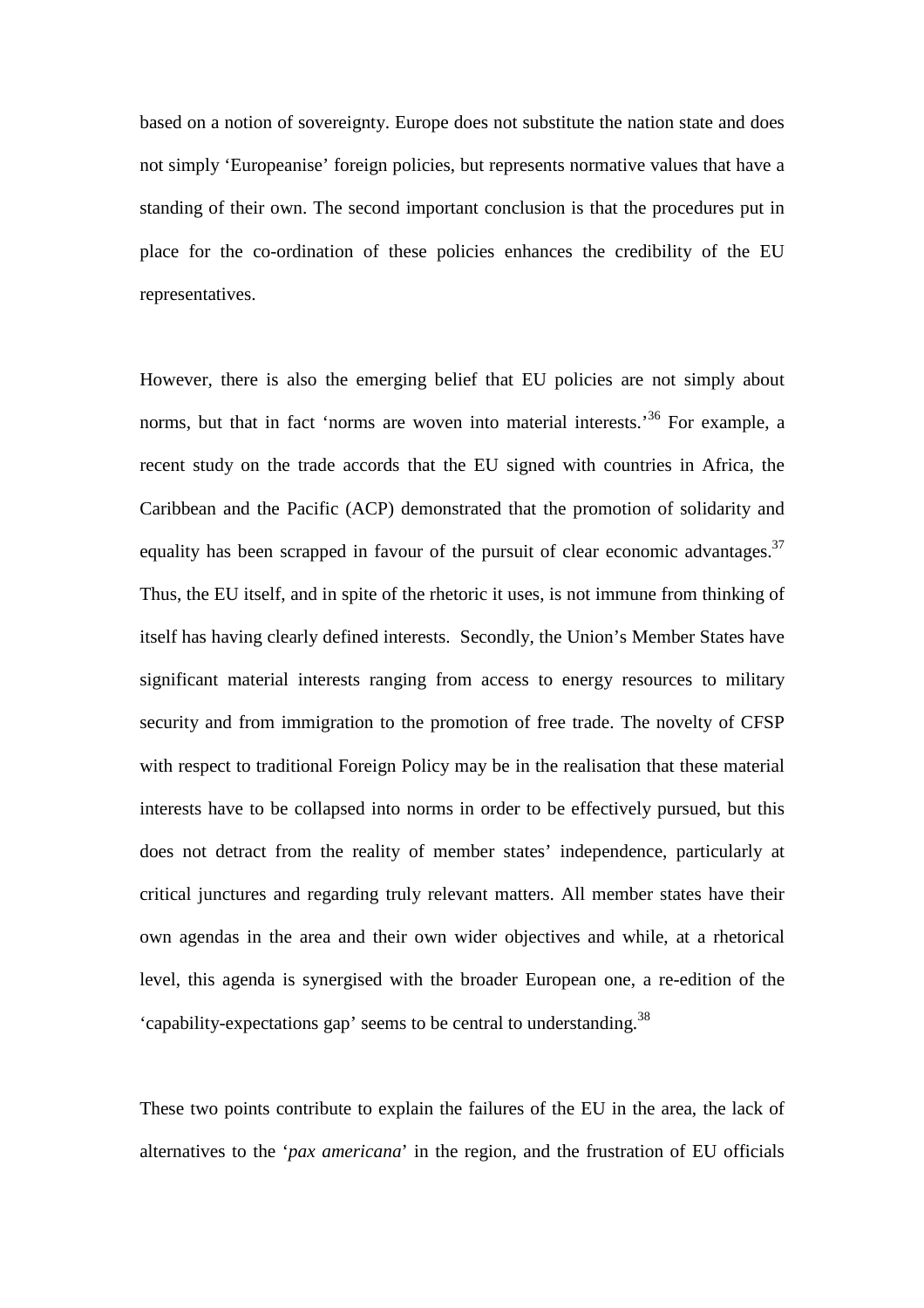who have indeed internalised the EU core norms, but seem to be unable to export them successfully. The EU contributes a novel outlook for both the Palestinians and the Israelis, but its effectiveness is limited by structural constraints, by the very limited and idealised vision of the EU's own history, by contradictions from within the EU foreign policy 'system' and by the competition of other more credible and effective unitary actors such as the United States. In addition, the targeted partners do not seem to be influenced by this norm-exporting strategy and have failed to internalise it. The 'real' game is for them played with the United States and influential member states, not with the EU, which is seen as an economic partner in the more traditional 'realist' sense.

In the minds of EU officials, the 2003-2004 divisions over the war against Iraq were a powerful reminder that not only can the EU be easily sidelined, but that the regional partners have understood the very marginal gains they can make by engaging with the EU from a normative point of view. All EU policy-makers in the area seemed to be very disappointed with the lack of agreement within the EU because the very notion of Europe is undermined and credibility diminishes.

## **US-EU Relations: Loving Me…and Loving You.**

In this context, it is worth mentioning the relationship that has developed in the area with the United States. There is little doubt that the US and the EU have different approaches to Peace Process, with the US focusing more on security and the EU focusing on the socio-economic aspect. This difference derives both from the privileged relations that they enjoy with the two parties in conflict, from different assumptions they have about the region and, more crucially, from the different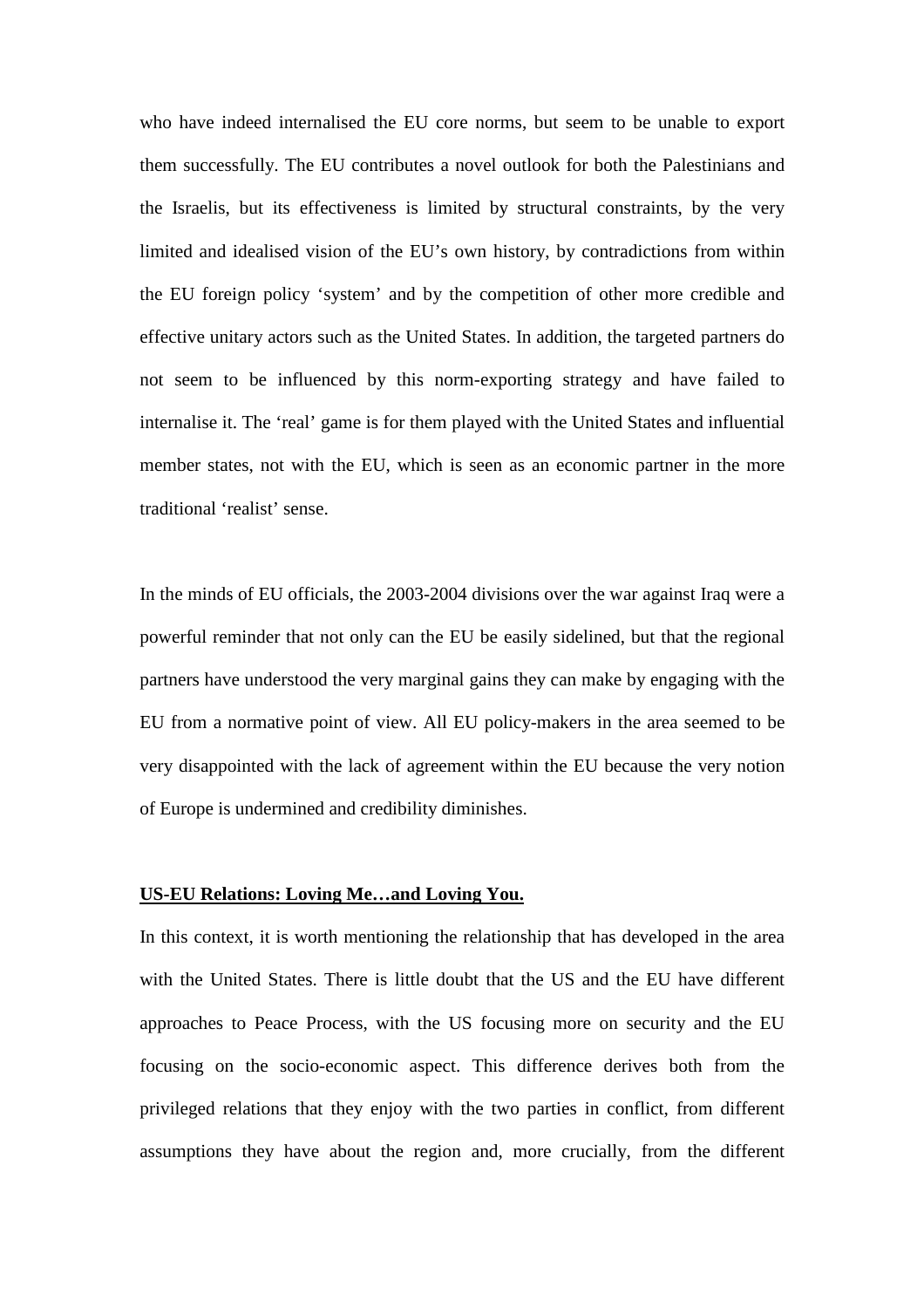'resources' they can mobilise. The 'war on terror' has possibly increased such differences, as the current debate on PA funding demonstrates.

For the European Union, the main preoccupation seems to be reaching a type of stability, which is not built on security and military preoccupations, but on economic and social development. In order to achieve that, the solution of the Palestinian conflict is not really about 'how to guarantee security', but on 'how to conceptualise and put into practice a different concept of security'. The fact that the EU is exclusively focusing on aid and trade is witness to the commitment of the EU to a different approach and to the successful export and internalisation of EU norms.

EU policy-makers are careful in emphasising that the EU and the US co-operate in the region and that they enjoy very good relations although they deal with different matters. This recognition, it is stressed out, does not lead to competition but a useful differentiation in roles. Instead of competing with the US in a traditional manner, the EU attempts to build a counterweight to Israel 'through the creation of a democratic, efficient and economically sound Palestinian entity.<sup>39</sup>

The view is that there seems to be no need to challenge the US because the US listens to the EU and the policies they both undertake can be considered complementary. The view that the EU and the US do not really compete in the area is borne out when talking to NGOs representatives. Paradoxically, many working in the third sector in the region are keen to stress two points. First of all, they are quite sceptic about the EU line on focusing mostly on economics to foster political progress. They argue that the conflict is fundamentally a political one. Even if economic conditions dramatically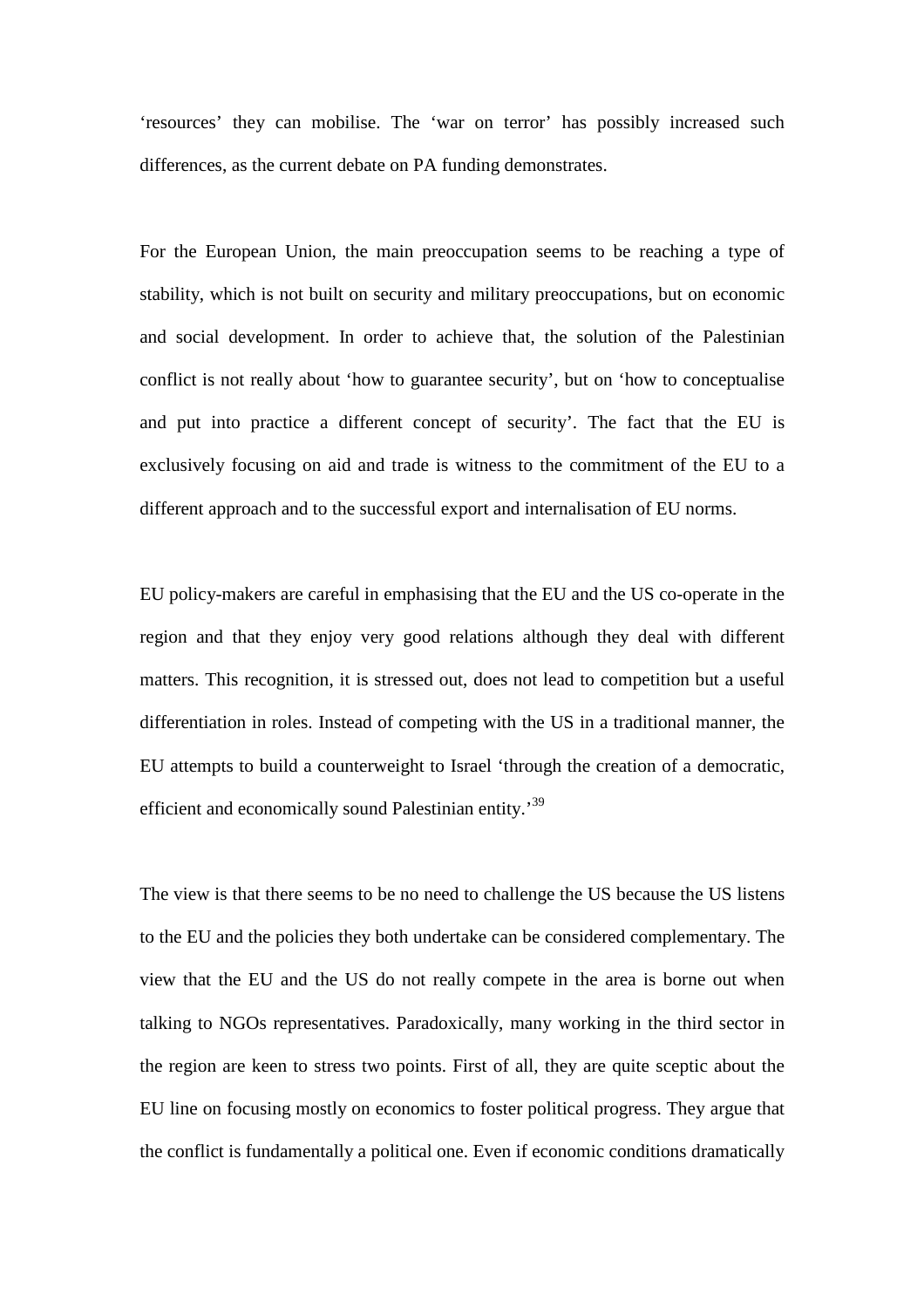improved and real co-operation was initiated, in the end the rivalry would be so intense that economic gains would be short-lived, as the conflict is seen by many on both sides as a zero-sum game. The second point is that it is very difficult for them not to be sympathetic to the Palestinians and therefore they would call for a much stronger role of the EU in competing with the Americans for influence.

There are a number of points that emerge from the analysis of EU/US relations in the area. First of all, there is some truth to the claim that the EU and the US are not competing and that the EU is not attempting to counterbalance the United States. There is a very clear and readily recognised different approach to the Peace Process on the part of the two actors, but this 'competition' does not seem to subscribe to a realist traditional interpretation. In fact, competition takes place on the terrain of values. It is believed that a region where the conflict between Israeli and Palestinians would be solved though economic co-operation will be a stable one. This 'human' stability, as opposed to the 'security' stability envisaged by the United States, should be the best means to defend material interests such as better access to oil resources, taming religious fundamentalism and expanding the Euro-Mediterranean free trade area with mutual economic benefits.

Secondly, however, it should be recognised that the EU 'thinks' in that manner because, to a considerable degree, it cannot really do anything else. The structural constraints of CFSP signify that the different member states bring to bear their own views and interests, jockeying for the position of the spokesperson of the EU. Germany and Holland are traditionally pro-Israel and therefore have their own independent approach to the whole situation, but on top of that each member state has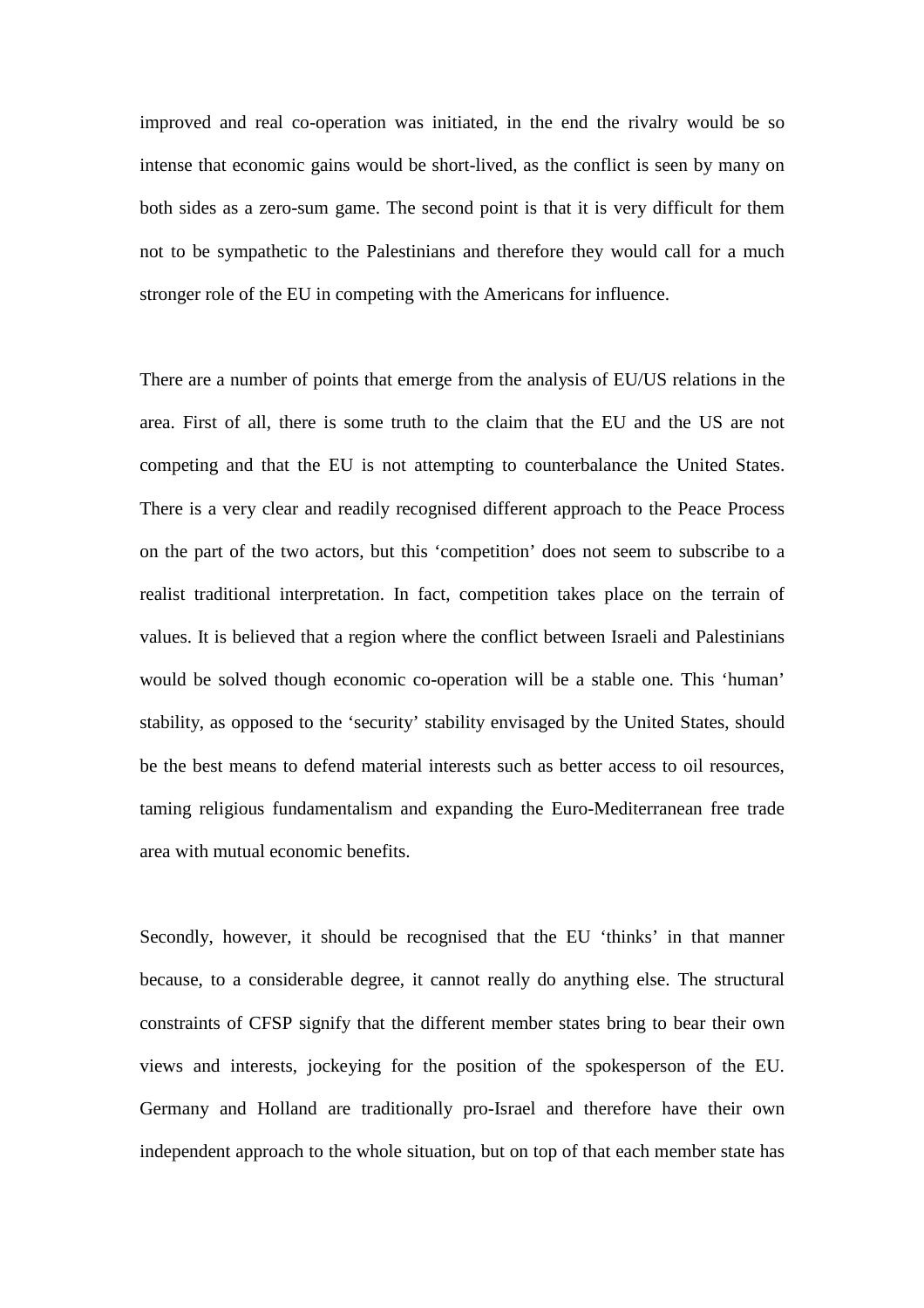to consider its bilateral relationship with the US when making policies in the region. Thus, the EU becomes a 'nice' vehicle through which promote specific norms and values, but it is not given the means to do anything else because critical decisions have to still be made nationally. In turn, this profoundly undermines the identitydriven policies of the EU and subtracts from its credibility because the regional partners are aware that the important game is not really played in Brussels.

#### **Conclusion**

Given the deep divisions within the European Union with respect to the war in Iraq, it would seem preposterous to talk about the effectiveness of Common and Foreign Security Policy and the increasing primacy of EU identity as the driving force behind foreign policy.<sup>40</sup>

However, while rationalist and positivist explanations make a crucial contribution to explanations of particular policy choices, it does emerge that EU foreign policy is driven at a very fundamental level by the normative values ascribed to it and understood by EU and national foreign policy makers. The evidence shows that there are grounds to consider the Union operating a normative model as outlined above, since EU officials seem to have internalised the norms that Manners identifies as being constitutive. In addition, the policies deriving from this may be argued to be at least in part identity-driven, even if this identity is partial and highly idealised. According to traditional works in the literature on EU policy-making, this should, in turn, have an influence on the constituent parts of the EU and how they formulate policies that bring a European dimension into an evolving national and collective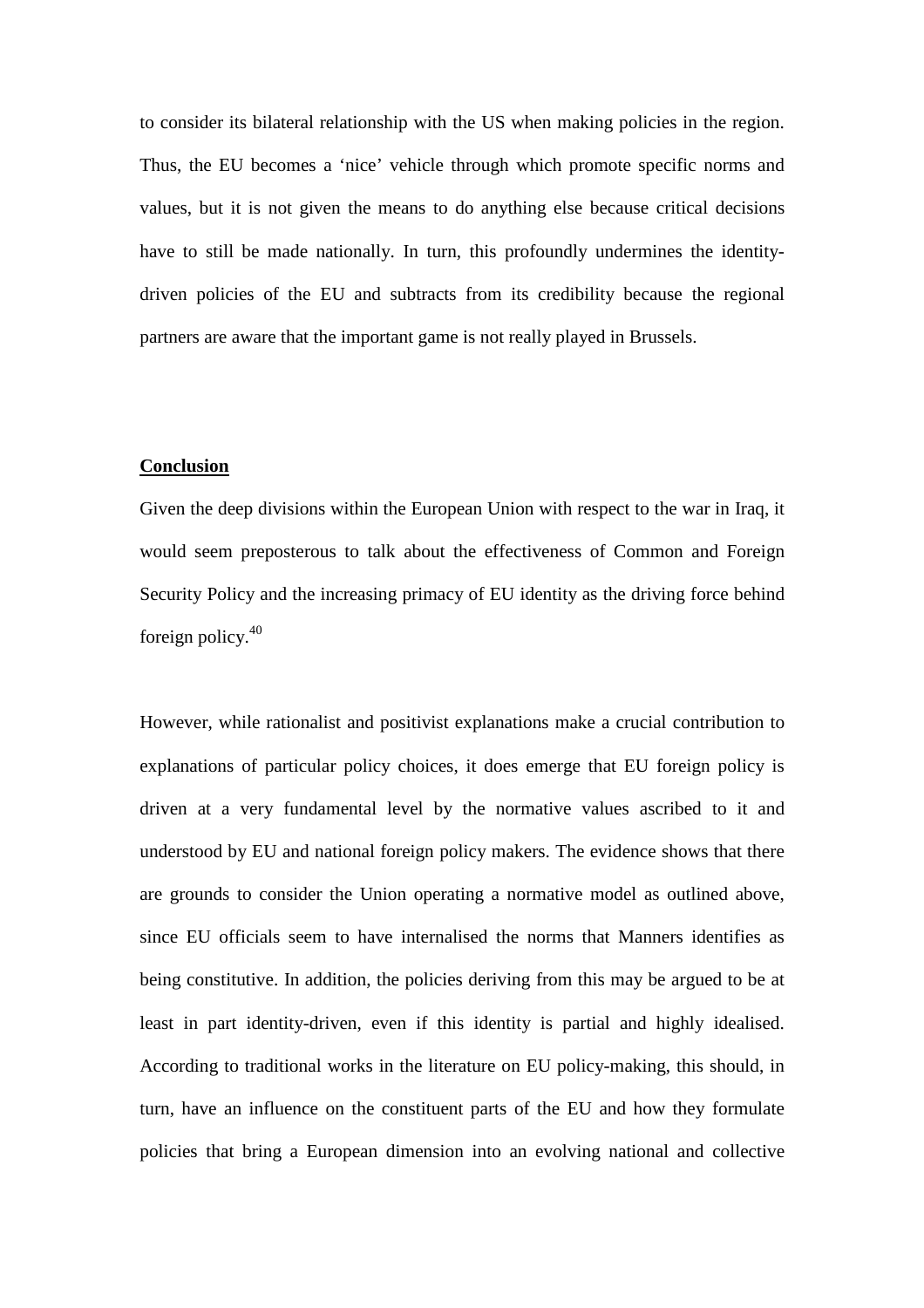identity. Our evidence, rather, seems to highlight the ineffectiveness of EU policy towards the peace process and this can be explained by the Union's excessively idealised vision of itself, which underplays the real-world conditions that underpinned its establishment and success. This leads to poor choice of policies because all real factors are not accounted for. In addition to this problem, there is a very substantial difficulty in turning the norms-drive policies into hard export due to the still prominent role that member states play.

The attempt to recast the Middle East in the image of the European Union is real but, at this time, the explanatory power of rationalism and the primacy of the nation-state remain considerable. According to EU officials, insisting on economic progress and economic links is the way forward not only to achieve the regional stability that all actors desire, but to obtain a type of stability that is normatively different from the traditional security-centred conception of it. However, there seems to be the refusal to acknowledge that this is not working. Along the same lines, counterbalancing the United States may not be a logical course of action because the normative foundations of the European Union are unable to reconcile it with the use of traditional instruments of power politics. It could also be said that what makes this policy the only one pursued by the EU is the internal divisions of member-sates regarding their role *vis a vis* the US.

A note of optimism is however necessary. While there is only limited evidence that the EU is a normative power, the very fact that many officials – from both the EU institutions and the Member States – have been able to internalise core norms is testimony to the changes that have occurred in national foreign-policy making. In this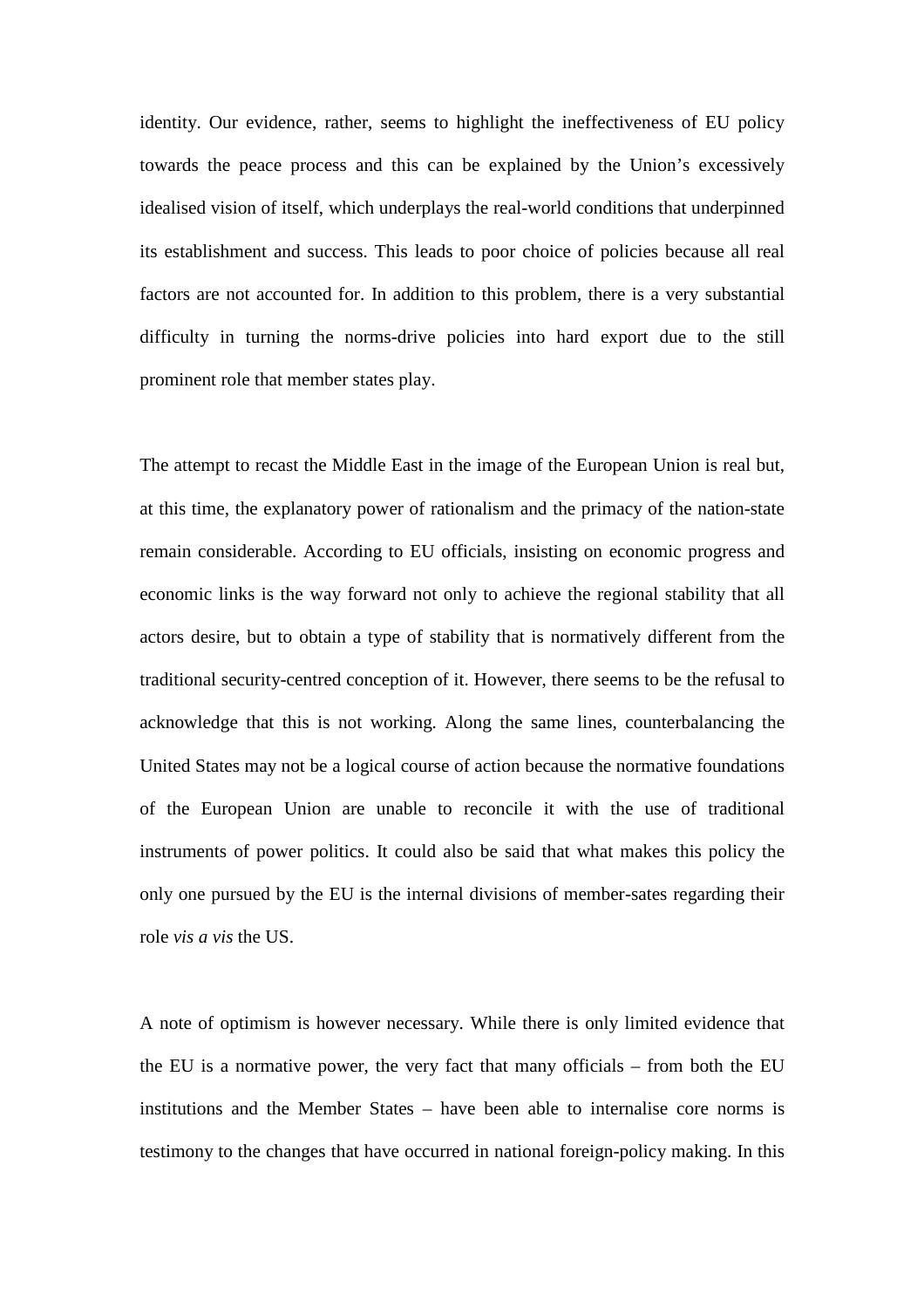respect, it might be argued that if once again integration accelerates in the domain of foreign and security policy – as with, for example, the proposed EU constitution's Minister for Foreign Affairs and the External Action Service – further progress in this direction may result. 'Europe has repeatedly defied the sceptics'<sup>41</sup> and a truly unified CFSP may be the next step of this defiance. This very fact means that progress is possible and that international politics does not have to be the arena where the scientific law of positivism are immutable.

 $\overline{\phantom{a}}$ 

<sup>&</sup>lt;sup>1</sup>See for instance E. Adler, 'Seizing the Middle Ground: Constructivism in World Politics', *European Journal of International Relations,* Vol. 3, No. 3, 1997, pp. 319- 63 and J.T. Checkel, 'The constructivist turn in international relations theory (a review essay)', *World Politics*, Vol. 50, No. 2, 1998, pp. 324-348.

<sup>2</sup> M. Williams,'Identity and the Politics of Security', *European Journal of International Relations,* Vol. 4, No. 2, 1998, p. 208.

<sup>&</sup>lt;sup>3</sup> See for instance J.T. Checkel, 'Why comply? Social Learning and European Identity Change', *International Organization*, Vol. 55, No. 3, 2001, pp. 553-588 and T. Christiansen, K. E. Jørgensen, and A. Wiener, *The Social Construction of Europe*. London, Sage, 2001.

<sup>&</sup>lt;sup>4</sup> A recent issue of the Journal of European Public Policy has been entirely dedicated to the analysis of the EU foreign policy and is centred on the debate whether the EU is a truly normative force in international politics.

<sup>&</sup>lt;sup>5</sup> G. Therborn, 'Europe in the 21<sup>st</sup> Century: The World's Scandinavia', *Irish Studies in International Affairs*, Vol. 8, 1997, pp. 21-34.

<sup>&</sup>lt;sup>6</sup> K. Smith,'The EU, human rights and relations with third countries: 'foreign policy' with an ethical dimension?' in Karen E. Smith and Margot Light (eds) *Ethics and Foreign Policy*, Cambridge, Cambridge University Press, 2001, pp. 185-203 and R. Rosencrance, 'The European Union: A new type of international Actor', in Jan Zielonka (ed) *Paradoxes of European Foreign Policy*, The Hague, Kluwer Law International, 1998, pp. 15-23.

<sup>&</sup>lt;sup>7</sup> B. Buzan, and R. Little, International Systems in World History: Remaking the Study of International Relations, New York, Oxford University Press, 2000; P. Schmitter, How to Democratize the European Union...And Why Bother?, London, Lanham, Rowman and Littlefield Publishers, 2000.

<sup>&</sup>lt;sup>8</sup> B. Tonra, The Europeanisation of national foreign policy: Dutch, Danish and Irish Foreign Policy in the European Union, Aldershot, Ashgate, 2001.

<sup>&</sup>lt;sup>9</sup> K. Fierke, and A. Wiener, 'Constructing Institutional Interests: EU and NATO Enlargement', *Journal of European Public Policy,* Vol. 6, No. 5, 1999, p. 721.

<sup>10</sup> I. Manners, 'Normative Power Europe: A Contradiction in Terms?', *Journal of Common Market Studies,* Vol. 40, No. 2, 2002, p. 240.

<sup>&</sup>lt;sup>11</sup> Ibid., p. 241.

<sup>12</sup> F. Duchêne, 'Europe's role in world peace' in Richard Mayne (ed) *Europe Tomorrow: Sixteen Europeans Look Ahead*, London, Fontana, 1972, pp. 32-47.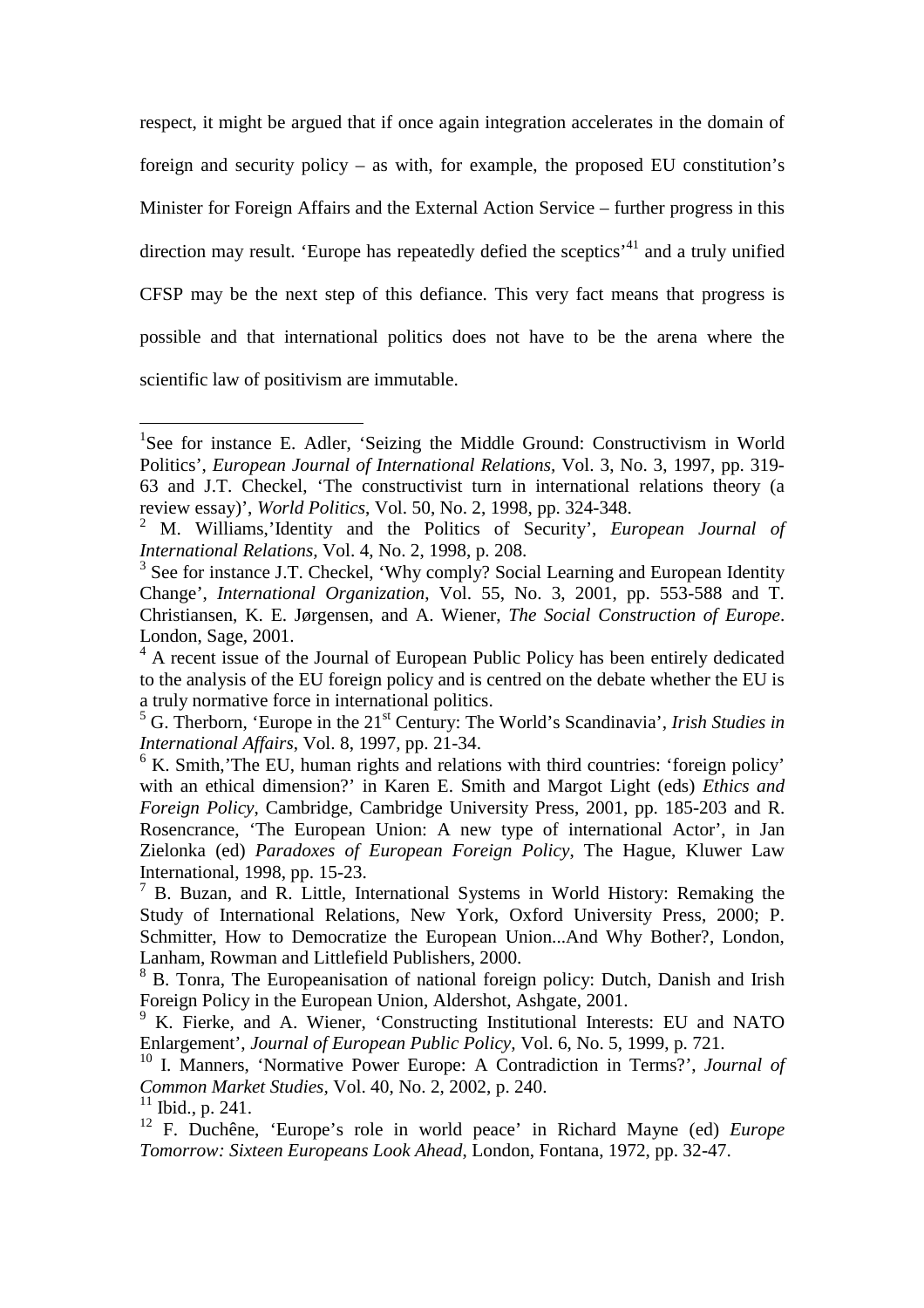$13$  J. Galtung, The European Community: A Superpower in the Making, London, Allen and Urwin, 1973.

<sup>14</sup> H. Bull, 'Civilian Power Europe: A Contradiction In Terms?', *Journal Of Common Market Studies*, Vol. 21, No. 1, 1982, pp. 149-170.

<sup>15</sup> See for instance J. Orbie, 'EU Development Policy Integration and the Monterrey Process: A Leading and Benevolent Identity?', *European Foreign Affairs Review*, Vol. 8, No. 4, 2003, pp. 395-415.

<sup>16</sup> R. Kagan, 'Power and Weakness', *Policy Review,* 2002, p. 113.

<sup>17</sup> R. Keohane, and J. Nye, *Power and Interdependence*, New York, Little Brown, 1997.

<sup>18</sup> M. Finnemore, and K. Sikkink (1998). 'International Norm Dynamics and Political Change', *International Organization,* Vol. 52, No. 4, 1998, pp. 887-917 and R. Keohane, *After hegemony: cooperation and discord in the world political economy*, Princeton, Princeton University Press, 1984.

 $19$  H. Spruyt, 'The End of Empire and the Extension of the Westphalian System: The Normative Basis of the Modern State Order', *International Studies Review,* Vol. 2, No. 2, 2000, pp. 65-92 and R. Jepperson, A. Wendt and P. Katzenstein 'Norms, Identity and Culture in National Security', in P. Katzenstein (ed.) *The Culture of National Security: Norms and Identity in World Politics*, New York, Columbia University Press, 1996.

<sup>20</sup> I. Manners, 'Normative Power Europe: A Contradiction in Terms', 2001, available at http://www.ukc.ac.uk/politics/englishschool/manners00.doc

 $21$  On this, see R. Youngs, 'European Approaches to Security in the Mediterranean', *Middle East Journal, Vol.* 57, No. 3, 2003, pp. 414-431.<br><sup>22</sup> The full text of the Barcelona Decla

The full text of the Barcelona Declaration is available at: http://europa.eu.int/com/external\_relations/euromed/bd.htm

 $\overline{^{23}}$  Ibid.

 $\overline{\phantom{a}}$ 

 $24$  Youngs, op. cit., p. 419.

 $25$  B. Soetendorp, 'The EU's Involvement in the Israeli-Palestinian Peace Process: the Building of a Visible International Identity', *European Foreign Affairs Review,* Vol. 7, No. 2, 2002, pp. 283-295.

 $26$  Author's interview with French Consulate official, Jerusalem, June 2004.

 $27$  Author's interview with EU official, Jerusalem, February 2003.

<sup>28</sup> Author's interview with the Head of the EU Delegation to the OPT, Jerusalem, February 2003.

 $29$  Ibid.

<sup>30</sup> Author's interviews with members of international NGOs, Jerusalem and Ramallah, June 2004.

 $31 \text{ Speech available at }$  www.europa.eu.int

 $32$  Author's interview with the Head of the EU Delegation to the OPT, Jerusalem, February 2003.

<sup>33</sup> Author's interview with EU official, Jerusalem, February 2002.

 $34$  Ibid.

<sup>35</sup> S. Nuttall, *European Political Cooperation*, Oxford, Oxford University Press, 1992.

<sup>36</sup> R. Youngs, 'Normative Dynamics and Strategic Interests in the EU's External Identity', *Journal of Common Market Studies,* Vol. 42, No. 2, 2004, pp. 415-435.

<sup>37</sup> R. M. Jennar, 'Ces Accords que Bruxelles impose à l'Afrique', *Le Monde Diplomatique*, February 2005, available at http://www.monde